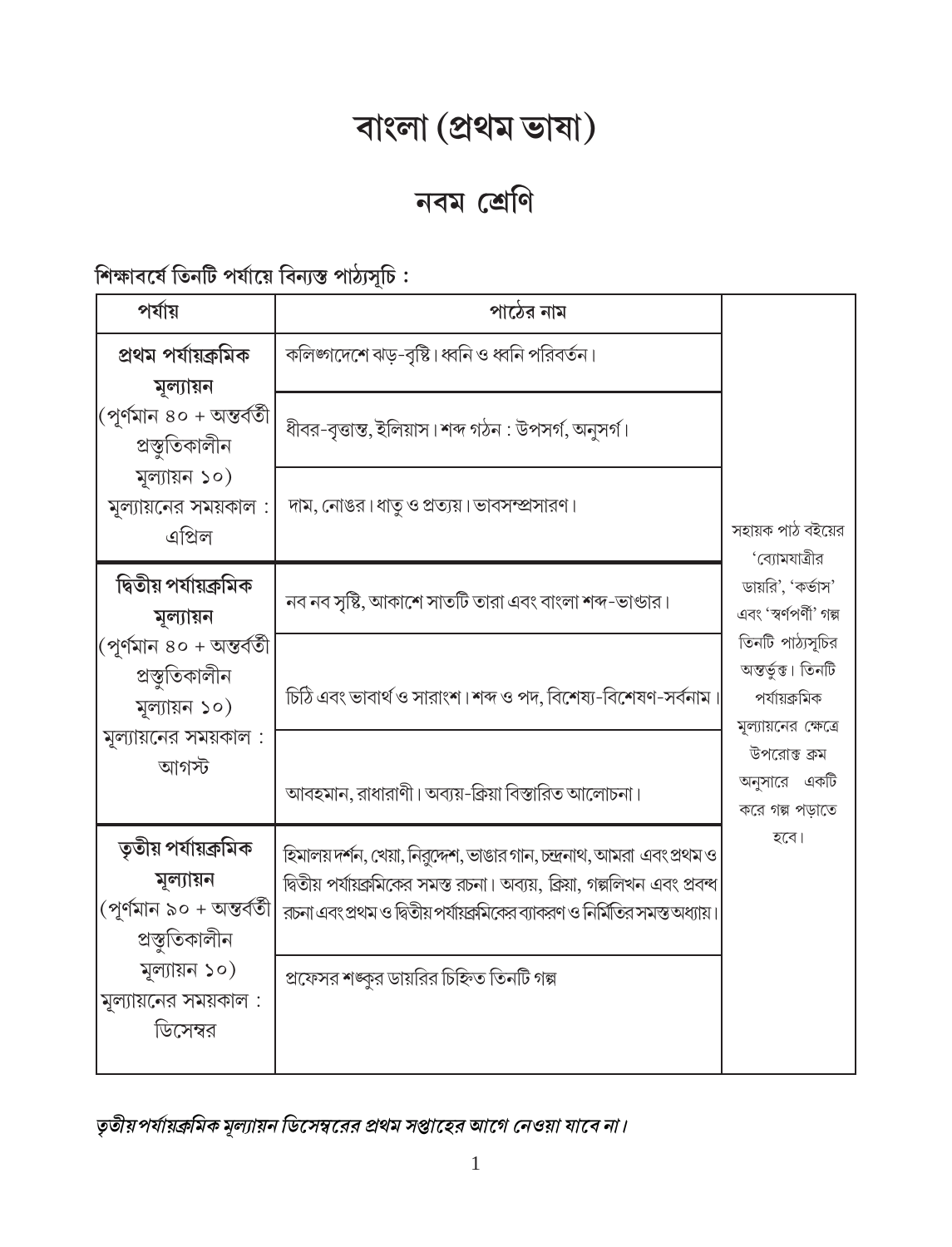# বাংলা (দ্বিতীয় ভাষা)

# নবম শ্ৰেণি

# শিক্ষাবর্ষে তিনটি পর্যায়ে বিন্যস্ত পাঠ্যসূচি :

| পৰ্যায়                                                                           | পাঠের নাম                                                                                                                                                                                                                 |
|-----------------------------------------------------------------------------------|---------------------------------------------------------------------------------------------------------------------------------------------------------------------------------------------------------------------------|
| প্ৰথম পৰ্যায়ক্ৰমিক<br>মূল্যায়ন                                                  | বীরবাহুর মৃত্যুতে রাবণ, ধ্বনি ও ধ্বনি পরিবর্তন।                                                                                                                                                                           |
| (পূৰ্ণমান ৪০ + অন্তৰ্বৰ্তী<br>প্ৰস্তুতিকালীন                                      | প্রতাপাদিত্য, বাঙ্গালার ইতিহাস, শব্দ গঠন : উপসর্গ, অনুসর্গ।                                                                                                                                                               |
| মূল্যায়ন ১০)<br>মূল্যায়নের সময়কাল:<br>এপ্রিল                                   | নগরলক্ষ্মী, পোস্টমাস্টার, ধাতু ও প্রত্যয়।ভাবসম্প্রসারণ।                                                                                                                                                                  |
| দ্বিতীয় পৰ্যায়ক্ৰমিক<br>মূল্যায়ন                                               | ধনধান্যপুষ্পভরা, অধ্যয়ন ও জ্ঞানলাভ এবং বাংলা শব্দ-ভাঙার।                                                                                                                                                                 |
| (পূৰ্ণমান ৪০ + অন্তৰ্বৰ্তী<br>প্ৰস্তৃতিকালীন<br>মূল্যায়ন ১০)                     | ডাকটিকিট এবং ভাবার্থ ও সারাংশ। শব্দ ও পদ, বিশেষ্য-বিশেষণ-সর্বনাম।                                                                                                                                                         |
| মূল্যায়নের সময়কাল :<br>আগস্ট                                                    | ইন্দ্রনাথ ও শ্রীকান্ত, ঈশ্বর। অব্যয়-ক্রিয়া বিস্তারিত আলোচনা।                                                                                                                                                            |
| তৃতীয় পৰ্যায়ক্ৰমিক<br>মূল্যায়ন<br>(পূৰ্ণমান ৯০ + অন্তৰ্বৰ্তী<br>প্ৰস্তুতিকালীন | জননী জন্মভূমি, চিল্কা, শামুক, আমার ছোটোবেলা, বাজি এবং প্রথম ও দ্বিতীয় পর্যায়ক্রমিকের<br>সমস্ত রচনা। অব্যয়, ক্রিয়া, অনুবাদ এবং প্রবন্থ রচনা এবং প্রথম ও দ্বিতীয় পর্যায়ক্রমিকের<br>ব্যাকরণ ও নির্মিতির সমস্ত অধ্যায়। |
| মূল্যায়ন ১০)<br>মূল্যায়নের সময়কাল :<br>ডিসেম্বর                                |                                                                                                                                                                                                                           |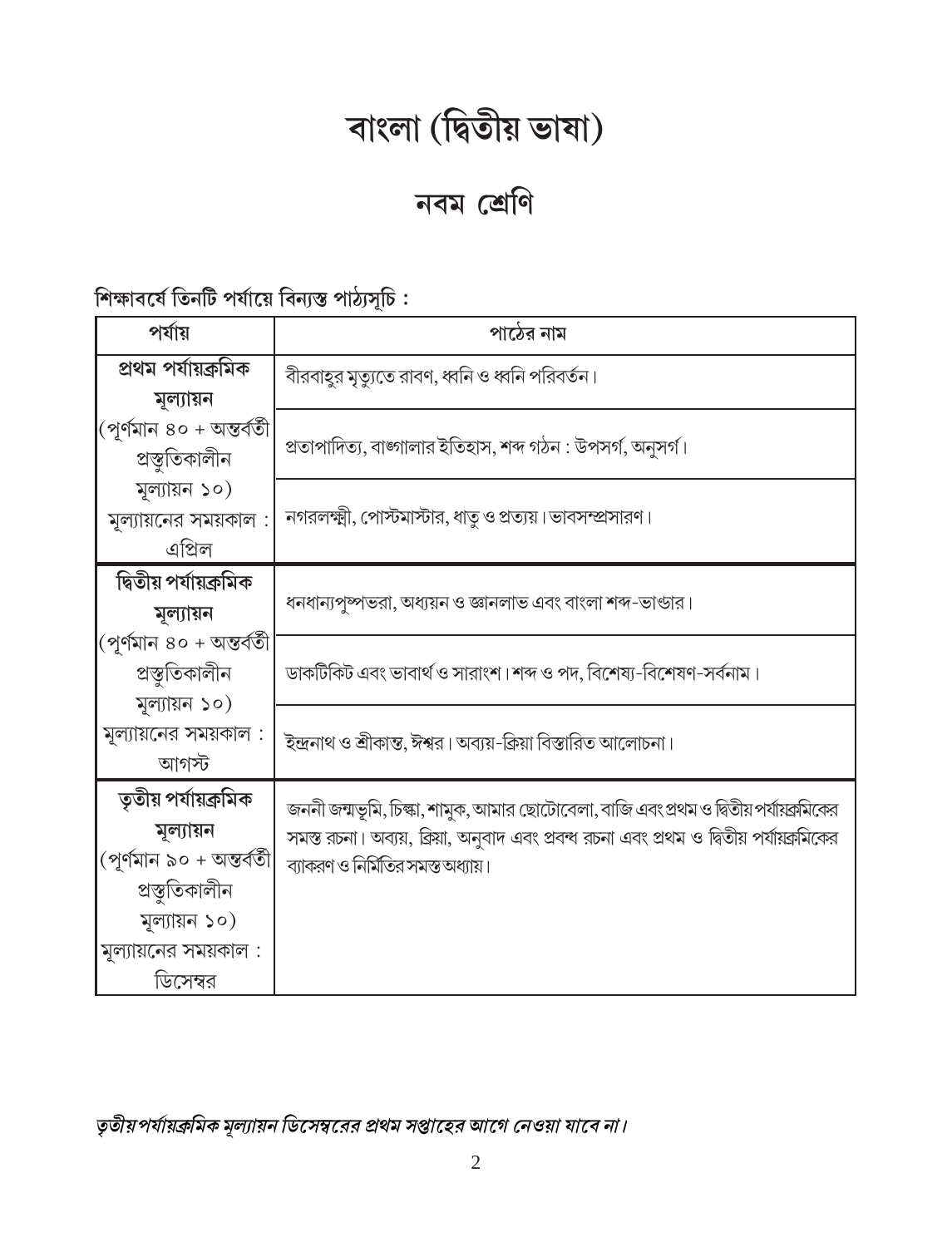# বাংলা (প্ৰথম ভাষা)

# দশম শ্রেণি

শিক্ষাবর্ষে তিনটি পর্যায়ে বিন্যস্ত পাঠ্যসূচি :

| পৰ্যায়                                                                                                                               |                                                                                                                                             | পাঠের নাম                                                                                                                                                           |  |
|---------------------------------------------------------------------------------------------------------------------------------------|---------------------------------------------------------------------------------------------------------------------------------------------|---------------------------------------------------------------------------------------------------------------------------------------------------------------------|--|
| প্ৰথম পৰ্যায়ক্ৰমিক মূল্যায়ন<br>$($ পূর্ণমান ৪০ + অন্তর্বর্তী প্রস্তুতিকালীন মূল্যায়ন ১০)<br>মূল্যায়নের সময়কাল : এপ্রিল           | আয় আরো বেঁধে বেঁধে থাকি,<br>জ্ঞানচক্ষু, আফ্রিকা,<br>হারিয়ে যাওয়া কালিকলম,<br>অসুখী একজন                                                  | কারক ও<br>কোনি-<br>অকারক<br>$00-\zeta$<br>সম্পৰ্ক এবং<br>পাতা<br>অনুবাদ                                                                                             |  |
| দ্বিতীয় পর্যায়ক্রমিক মূল্যায়ন<br>$($ পূর্ণমান ৪০ + অন্তর্বর্তী প্রস্তৃতিকালীন মূল্যায়ন ১০) $ $<br>মূল্যায়নের সময়কাল : আগস্ট     | বহুরূপী, অভিষেক,<br>সিরাজদ্দৌলা,<br>প্রলয়োল্লাস, পথের দাবী                                                                                 | কোনি-<br>সমাস এবং<br>৩০-৪৯<br>প্ৰতিবেদন<br>পাতা                                                                                                                     |  |
| তৃতীয় পৰ্যায়ক্ৰমিক/নিৰ্বাচনী মূল্যায়ন<br>(পূর্ণমান ৯০ + অন্তর্বর্তী প্রস্তুতিকালীন মূল্যায়ন ১০)<br>মূল্যায়নের সময়কাল : ডিসেম্বর | সিন্খুতীরে, অদল বদল, অস্ত্রের<br>বিরুক্খে গান, বাংলা ভাষায়<br>বিজ্ঞান, নদীর বিদ্রোহ এবং<br>প্রথম ও দ্বিতীয় পর্যায়ক্রমিকের<br>সমস্ত রচনা। | বাক্য, বাচ্য,<br>কোনি-<br>সংলাপ<br>রচনা, প্রবন্ধ<br>সম্পূৰ্ণ<br>রচনা এবং<br>বই<br>প্ৰথম ও<br>দ্বিতীয়<br>পর্যায়ক্রমিকের<br>ব্যাকরণ ও<br>নিৰ্মিতির<br>সমস্ত অধ্যায় |  |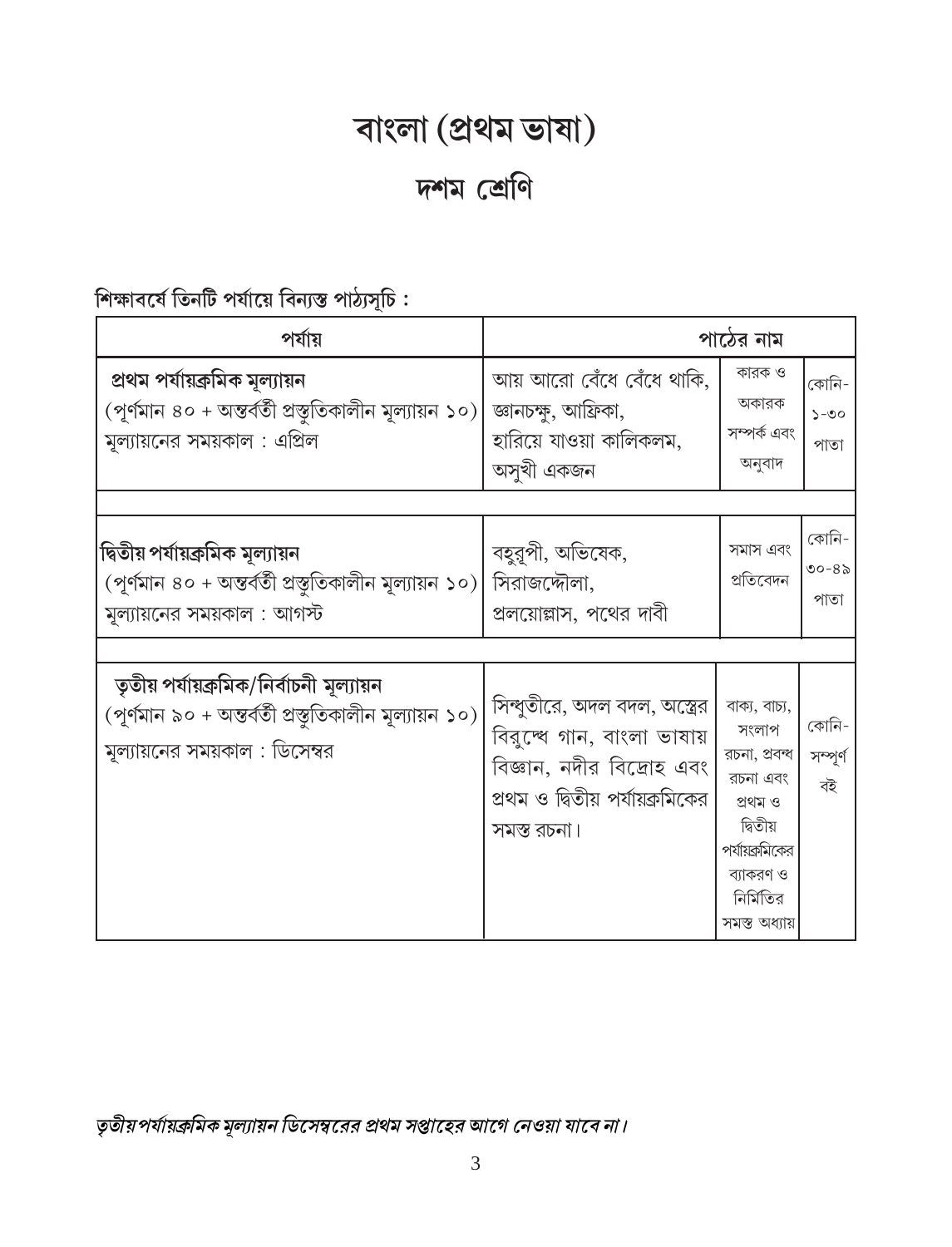# বাংলা (দিতীয় ভাষা)

# দশম শ্রেণি

শিক্ষাবৰ্ষে তিনটি পৰ্যায়ে বিন্যস্ত পাঠ্যসূচি :

| পর্যায়                                                                                                                               |                                                                                                                                                                                                        | পাঠের নাম                                                                                                           |
|---------------------------------------------------------------------------------------------------------------------------------------|--------------------------------------------------------------------------------------------------------------------------------------------------------------------------------------------------------|---------------------------------------------------------------------------------------------------------------------|
| প্ৰথম পৰ্যায়ক্ৰমিক মূল্যায়ন<br>(পূর্ণমান ৪০ + অন্তর্বর্তী প্রস্তুতিকালীন মূল্যায়ন ১০)<br>মূল্যায়নের সময়কাল : এপ্রিল              | অর্জুনের লক্ষ্যভেদ, খল ও নিন্দুক,<br>ব্যাঘাচার্য বৃহল্লাজ্গুল,<br>নানা বিদ্যার আয়োজন                                                                                                                  | কারক ও<br>অকারক<br>সম্পৰ্ক এবং<br>অনুবাদ                                                                            |
| দ্বিতীয় পৰ্যায়ক্ৰমিক মূল্যায়ন<br>(পূর্ণমান ৪০ + অন্তর্বর্তী প্রস্তুতিকালীন মূল্যায়ন ১০)<br>মূল্যায়নের সময়কাল : আগস্ট            | কৃপণ, চাহিবে না ফিরে,<br>আদরিণী,<br>সন্দীপন পাঠশালা                                                                                                                                                    | সমাস এবং<br>প্ৰশাসনিক<br>পত্ররচনা                                                                                   |
| তৃতীয় পৰ্যায়ক্ৰমিক/নিৰ্বাচনী মূল্যায়ন<br>(পূর্ণমান ৯০ + অন্তর্বর্তী প্রস্তুতিকালীন মূল্যায়ন ১০)<br>মূল্যায়নের সময়কাল : ডিসেম্বর | মানসিংহ ও প্রতাপাদিত্যের<br>যুন্ধ, টেরোড্যাকটিলের ডিম,<br>কান্ডারি হুঁশিয়ার !, আনন্দযজ্ঞ,<br>বীরাঙ্গনা, পাখিরা গান গায়,<br>মিঠাইওয়ালা,বীক্ষণ এবং প্রথম<br>ও দ্বিতীয় পর্যায়ক্রমিকের সমস্ত<br>রচনা। | বাক্য, বাচ্য, প্ৰবন্ধ<br>রচনা এবং প্রথম<br>ও দ্বিতীয়<br>পর্যায়ক্রমিকের<br>ব্যাকরণ ও<br>নিৰ্মিতির সমস্ত<br>অধ্যায় |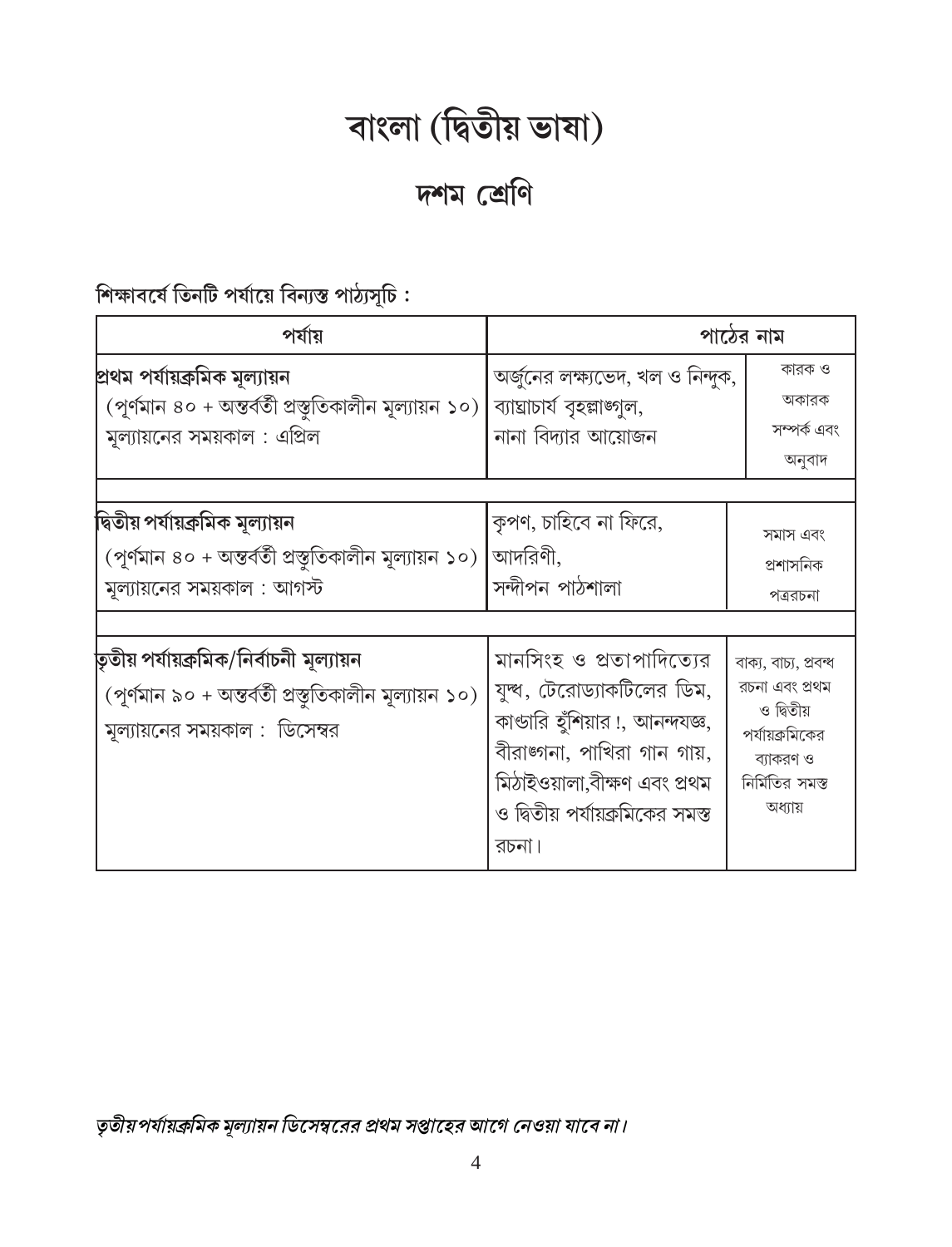# **English (First Language)**

# **Class IX**

# **Textbook : 'Splendour'**

# **Contents :**

| Lesson | 1              | ÷                    | The Coral Island — R. M. Ballantyne               |
|--------|----------------|----------------------|---------------------------------------------------|
|        | $\overline{2}$ | ÷                    | How it Happened — Arthur Conan Doyle              |
|        | 3              | ÷                    | I Want to Write — Margaret Walker                 |
|        | 4              | $\ddot{\cdot}$       | Seasons and Time — William Barnes                 |
|        | 5              | ÷                    | On the Way to Pretoria —M. K. Gandhi              |
|        | 6              | $\ddot{\phantom{a}}$ | The Boy, the Dog and the Spaceship —Nicholas Fisk |
|        | 7              | ÷                    | Evening: Ponte Al Mare, Pisa—Percy Bysshe Shelley |
|        | 8              | ÷                    | Night Journey — Theodore Roethke                  |
|        | 9              | $\ddot{\cdot}$       | The Taste of Watermelon — Borden Deal             |
|        | 10:            |                      | After Twenty Years — O. Henry                     |
|        | $11$ :         |                      | At The Railway Station, Upways — Thomas Hardy     |
|        | $12$ :         |                      | The Money Box — Robert Lynd                       |
|        | $13$ :         |                      | Petals — Amy Lowell                               |
|        | $14$ :         |                      | The Absent-minded Man—Jerome K. Jerome            |
|        | 15             | $\mathbb{R}^2$       | In A Disused Graveyard — Robert Frost             |
|        |                |                      |                                                   |

Rapid Reader :

'The Strange Case of Dr. Jekyll and Mr. Hyde'

|  | Chapter 1 : Story of the Door         |
|--|---------------------------------------|
|  | 2 : Search for Mr. Hyde               |
|  | 3 : Dr. Jekyll Was Quite at Ease      |
|  | 4 : The Carew Murder Case             |
|  | 5 : Incident of the Letter            |
|  | 6 : Remarkable Incident of Dr. Lanyon |
|  | 7 : Incident at the Window            |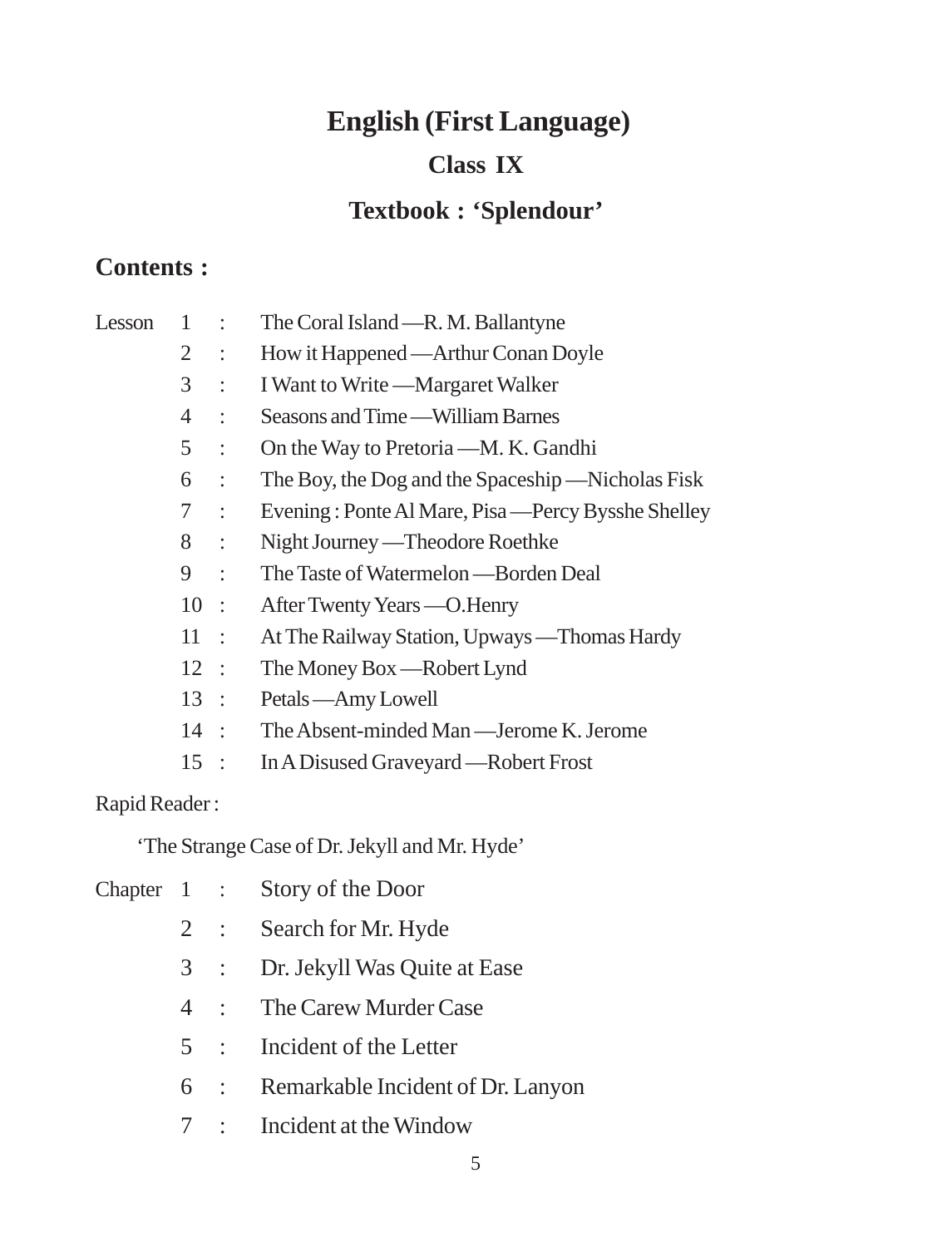- 8 : The Last Night
- 9 : Dr. Lanyon's Narrative
- 10 : Henry Jekyll's Full Statement of the Case

**First Summative Evaluation :** 40 marks (April)

#### **Internal Formative Evaluation :** 10 Marks

Textbook : 'Splendour'

|  |    | Lesson $1$ : The Coral Island — R. M. Ballantyne |
|--|----|--------------------------------------------------|
|  |    | 2 : How it Happened — Arthur Conan Doyle         |
|  |    | 3 : I Want to Write — Margaret Walker            |
|  | 4: | Seasons and Time — William Barnes                |
|  |    | 5 : On the Way to Pretoria —M. K. Gandhi         |

Rapid Reader :

Textbook : 'The Strange Case of Dr. Jekyll and Mr. Hyde'

|  | Chapter 1 : Story of the Door                       |
|--|-----------------------------------------------------|
|  | $\mathcal{C}_{\text{comb}}$ for $M_{\text{u}}$ Hyde |

- 2 : Search for Mr. Hyde
- 3 : Dr. Jekyll Was Quite at Ease
- 4 : The Carew Murder Case

**Second Summative Evaluation :** 40 Marks (August)

#### **Internal Formative Evaluation :** 10 Marks

Textbook : 'Splendour'

| Lesson 6 |  |  | The Boy, the Dog and the Spaceship — Nicholas Fisk |
|----------|--|--|----------------------------------------------------|
|----------|--|--|----------------------------------------------------|

- 7 : Evening : Ponte Al Mare, Pisa —Percy Bysshe Shelley
- 8 : Night Journey —Theodore Roethke
- 9 : The Taste of Watermelon —Borden Deal
- 10 : After Twenty Years O. Henry

Rapid Reader :

- Textbook : 'The Strange Case of Dr. Jekyll and Mr. Hyde'
- Chapter 5 : Incident of the Letter
	- 6 : Remarkable Incident of Dr. Lanyon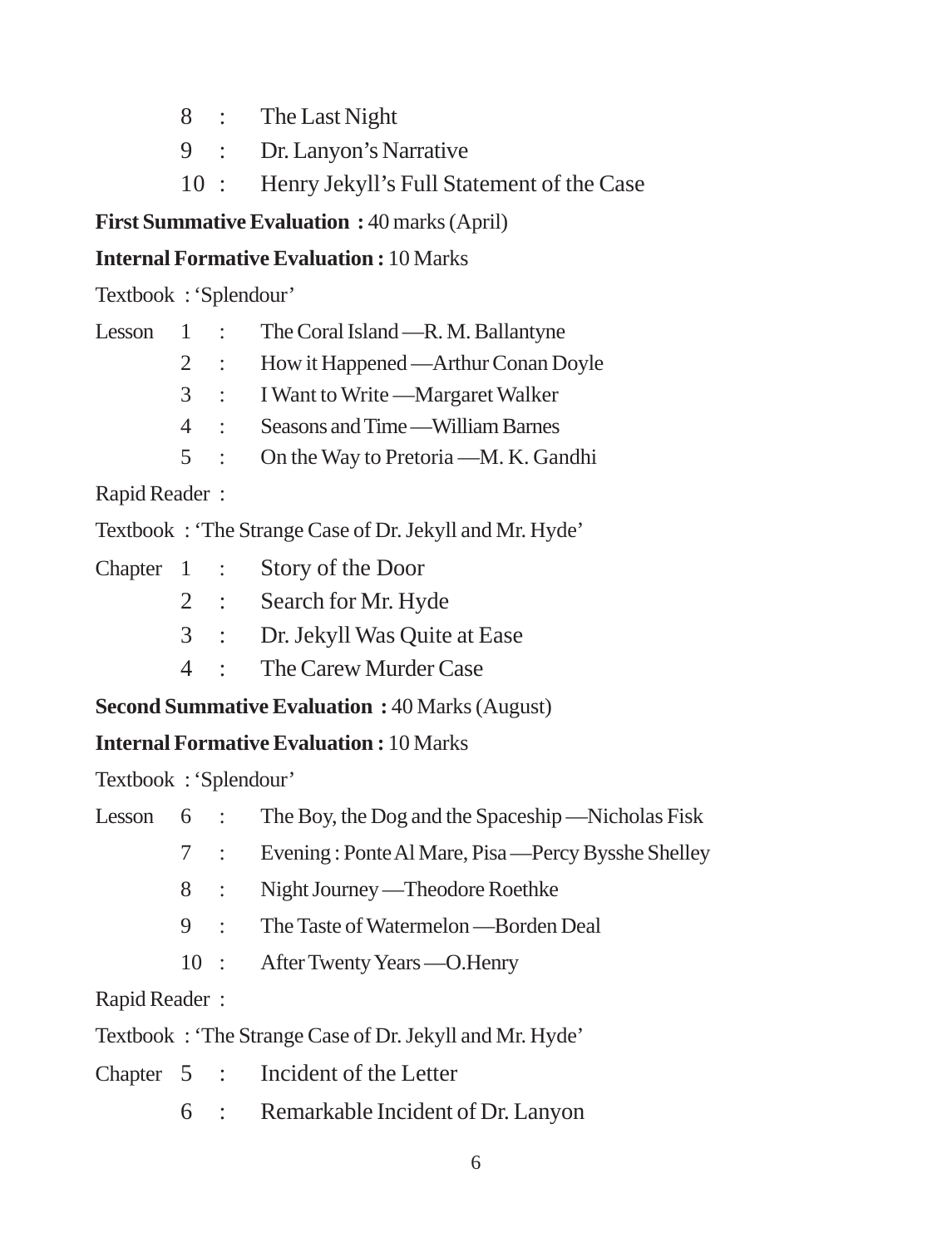- 7 : Incident at the Window
- 8 : The Last Night

**Third Summative Evaluation** : 90 marks (December)

#### **Internal Formative Evaluation :** 10 Marks

Textbook : 'Splendour'

| Lesson $11$ : |  | At The Railway Station, Upways — Thomas Hardy |  |
|---------------|--|-----------------------------------------------|--|
|               |  |                                               |  |

- 12 : The Money Box —Robert Lynd
- 13 : Petals —Amy Lowell
- 14 : The Absent-minded Man —Jerome K. Jerome
- 15 : In A Disused Graveyard —Robert Frost

Rapid Reader :

Textbook : 'The Strange Case of Dr. Jekyll and Mr. Hyde'

- Chapter 9 : Dr. Lanyon's Narrative
	- 10 : Henry Jekyll's Full Statement of the Case

The Lessons of 'Splendour' and the Chapters of 'The Strange Case of Dr. Jekyll and Mr. Hyde' included in the first and second Summative Evaluations are also to be included.

Grammar, Rhetoric and Writing items practised in classes IX are to be included.

*N.B. : Third Summative Evaluation is not to be held before first week of December.*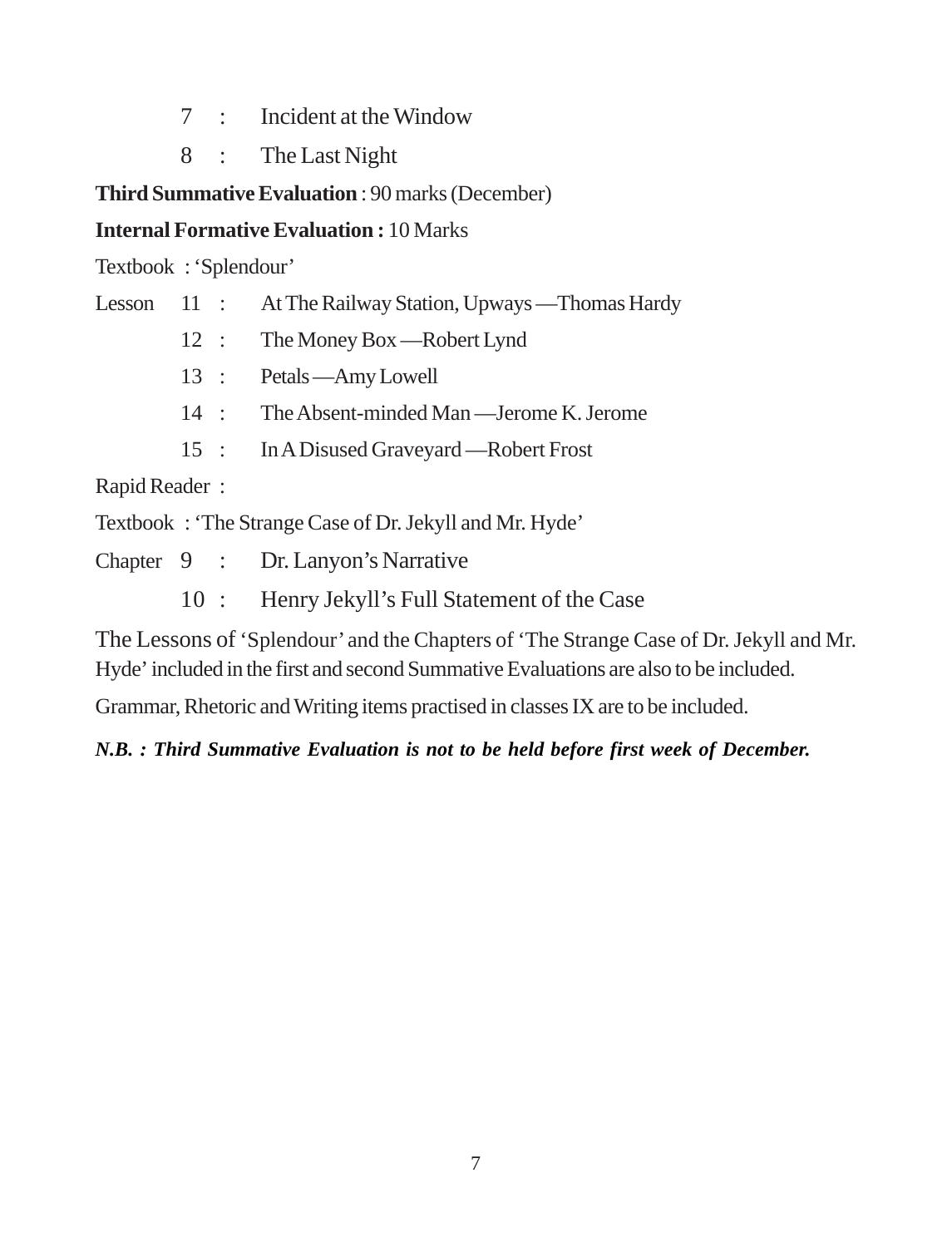# **English (Second Language) Class IX Textbook : 'Bliss'**

# **Contents :**

| Lesson | $1$ :  |                         | Tales of Bhola Grandpa — Manoj Das                  |
|--------|--------|-------------------------|-----------------------------------------------------|
|        | 2:     |                         | Autumn — John Clare                                 |
|        | 3      | $\mathbb{C}^{\times}$   | All about a dog - A.G Gardiner                      |
|        | 4      | $\mathbb{R}^n$          | A Day in the Zoo —Gerald Durrell                    |
|        | 5      | $\sim$ $\sim$           | All summer in a Day — Ray Bradbury                  |
|        | 6      | $\sim$ $\sim$           | Mild the Mist upon the Hill — Emily Jane Bronte     |
|        | 7:     |                         | Tom Loses a Tooth — Mark Twain                      |
|        | 8:     |                         | His first flight — Liam O'Flaherty                  |
|        | 9      | $\langle \cdot \rangle$ | The North Ship — Philip Larkin                      |
|        |        | $10$ :                  | The Price of Bananas — Mulk Raj Anand               |
|        |        | $11$ :                  | A Shipwrecked Sailor—Daniel Defoe                   |
|        | $12$ : |                         | Hunting Snake — Judith Wright                       |
|        |        |                         | <b>First Summative Evaluation: 40 marks (April)</b> |

#### **Internal Formative Evaluation :** 10 Marks

Textbook : 'Bliss'

- Lesson 1 : Tales of Bhola Grandpa Manoj Das
	- 2 : Autumn John Clare
	- 3 : All about a dog A.G Gardiner
	- 4 : A Day in the Zoo —Gerald Durrell

**Second Summative Evaluation :** 40 Marks (August)

#### **Internal Formative Evaluation :** 10 Marks

Textbook : 'Bliss'

- Lesson 5 : All summer in a Day —Ray Bradbury
	- 6 : Mild the Mist upon the Hill —Emily Jane Bronte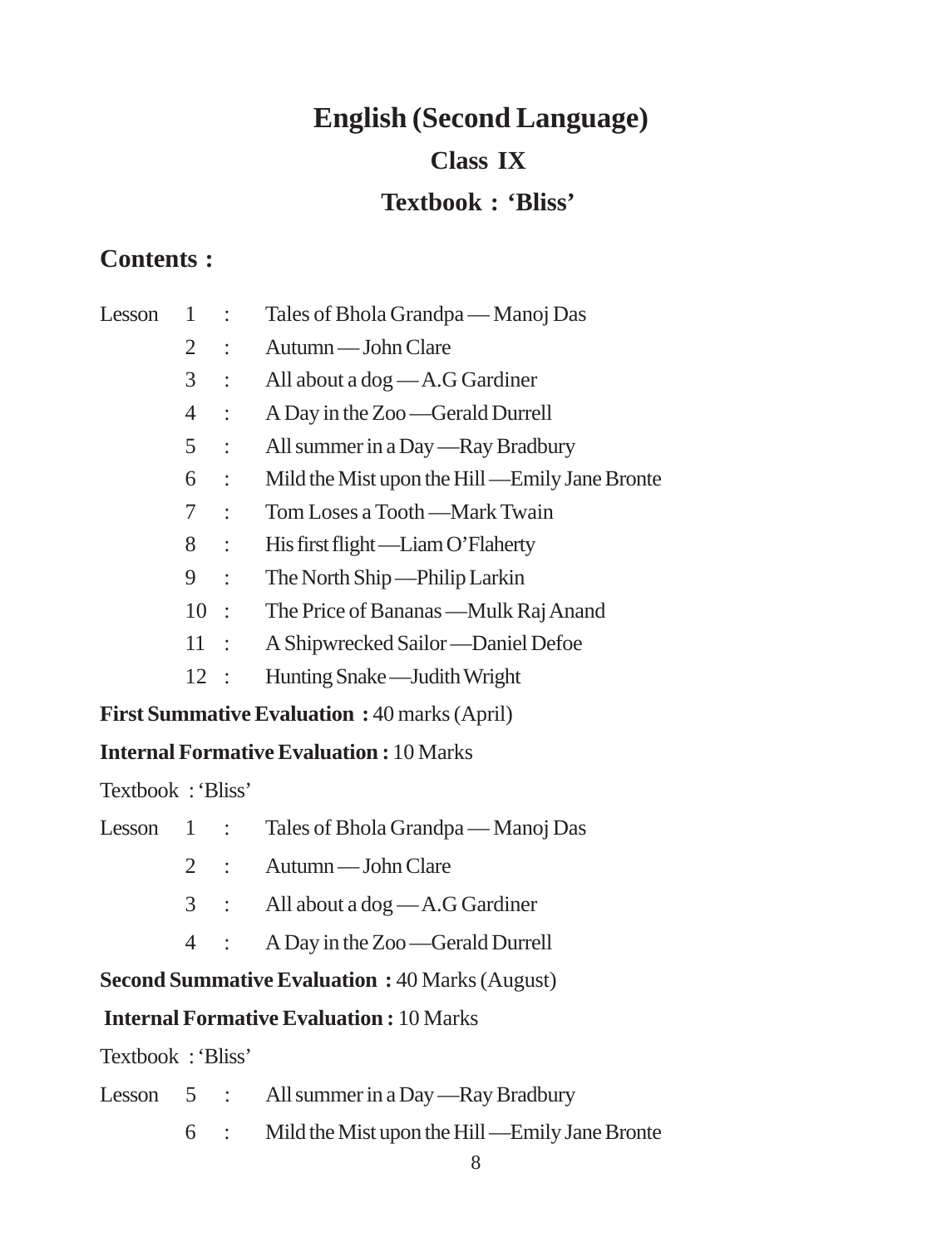- 7 : Tom Loses a Tooth —Mark Twain
- 8 : His first flight —Liam O'Flaherty

#### **Third Summative Evaluation** : 90 marks (December)

#### **Internal Formative Evaluation :** 10 Marks

Textbook : 'Bliss'

- 9 : The North Ship —Philip Larkin
- 10 : The Price of Bananas —Mulk Raj Anand
- 11 : A Shipwrecked Sailor —Daniel Defoe
- 12 : Hunting Snake —Judith Wright

Lessons 1 - 8 are to be included in the Third Summative Evaluation.

Grammar, Vocabulary and Writing items practised in classes IX are also to be included.

#### *N.B. : Third Summative Evaluation is not to be held before first week of December.*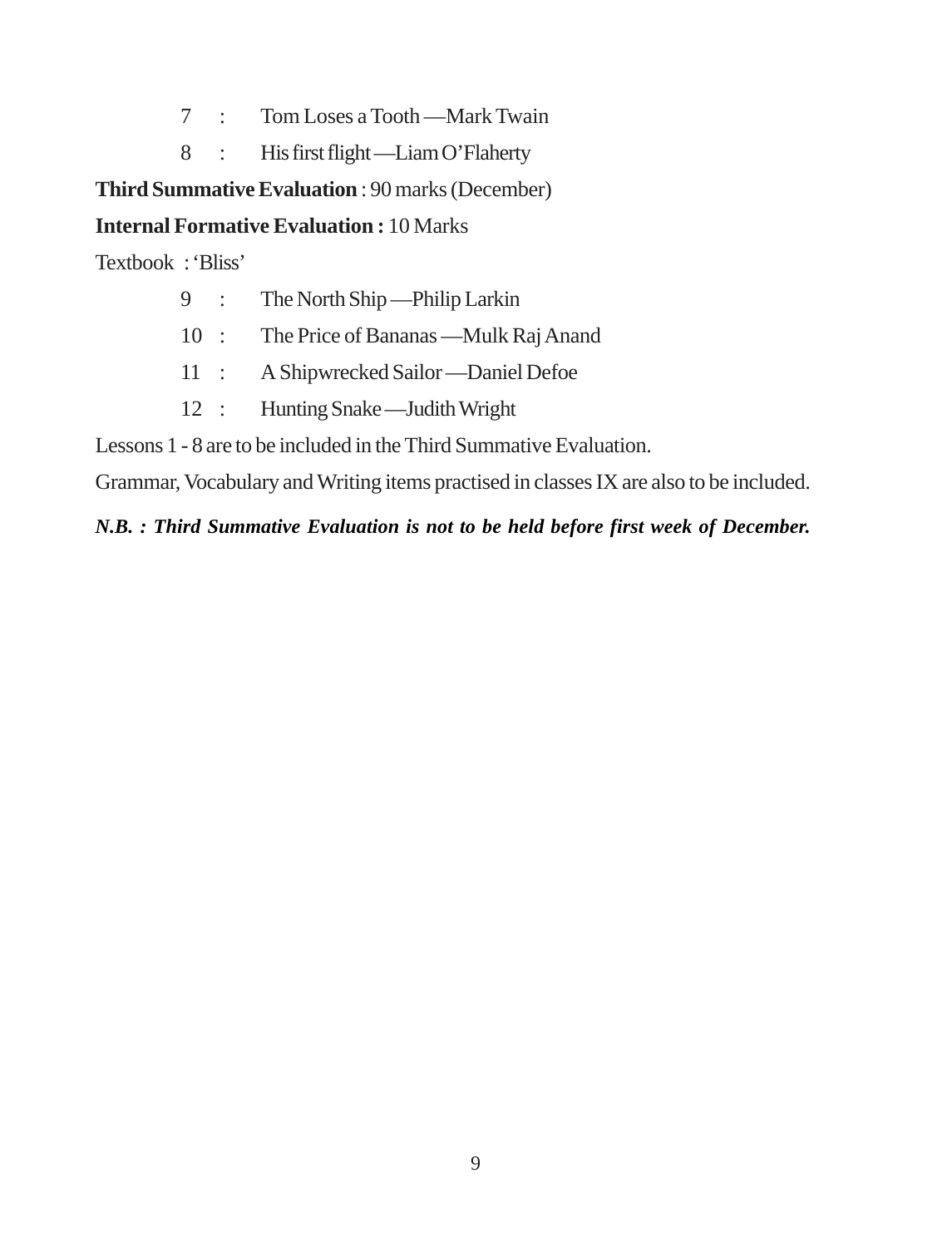# **English (First Language) Class X Textbook : 'Splendour'**

# **Contents :**

| Lesson        | $\mathbf{1}$   | $\mathbb{Z}^{\mathbb{Z}^n}$        | Repaying — Harper Lee                               |
|---------------|----------------|------------------------------------|-----------------------------------------------------|
|               | $\overline{2}$ | $\ddot{\cdot}$                     | Reapers — Mathilde Blind                            |
|               | 3              | $\ddot{\cdot}$                     | Hints to Travellers — Stephen Leacock               |
|               | $\overline{4}$ | ÷                                  | Far in a Western Brookland — Alfred Edward Housman  |
|               | 5              | $\ddot{\cdot}$                     | Regret — Kate Chopin                                |
|               | 6              | $\ddot{\cdot}$                     | To Fight Aloud is Very Brave — Emily Dickinson      |
|               | $\tau$         | ÷                                  | Books on the Shelf — Graham Greene                  |
|               | 8              | $\ddot{\cdot}$                     | Childhood — Edwin Muir                              |
|               | 9              | $\ddot{\cdot}$                     | Drought — S. Raja Ratnam                            |
|               | 10             | $\mathbb{R}^2$                     | I left my low and humble home — Nathaniel Hawthorne |
|               | 11             | $\mathcal{L}$                      | To Err is Human — Lewis Thomas                      |
|               | $12$ :         |                                    | Imagine — John Lennon                               |
| Rapid Reader: |                |                                    |                                                     |
|               |                |                                    | Textbook: 'The Hound of the Baskervilles'           |
| Chapter 1     |                | $\mathbb{R}^{\mathbb{Z}^{\times}}$ | Mr. Sherlock Holmes                                 |
|               | 2              | $\ddot{\cdot}$                     | The Curse of the Baskervilles                       |
|               | 3              | $\ddot{\cdot}$                     | The Problem                                         |
|               | $\overline{4}$ | $\ddot{\cdot}$                     | Sir Henry Baskerville                               |
|               | 5 <sup>5</sup> |                                    | <b>Three Broken Threads</b>                         |
|               | 6              | $\ddot{\cdot}$                     | <b>Baskerville Hall</b>                             |
|               |                |                                    |                                                     |

- 7 : The Stapletons of Merripit House
- 8 : First Report of Dr. Watson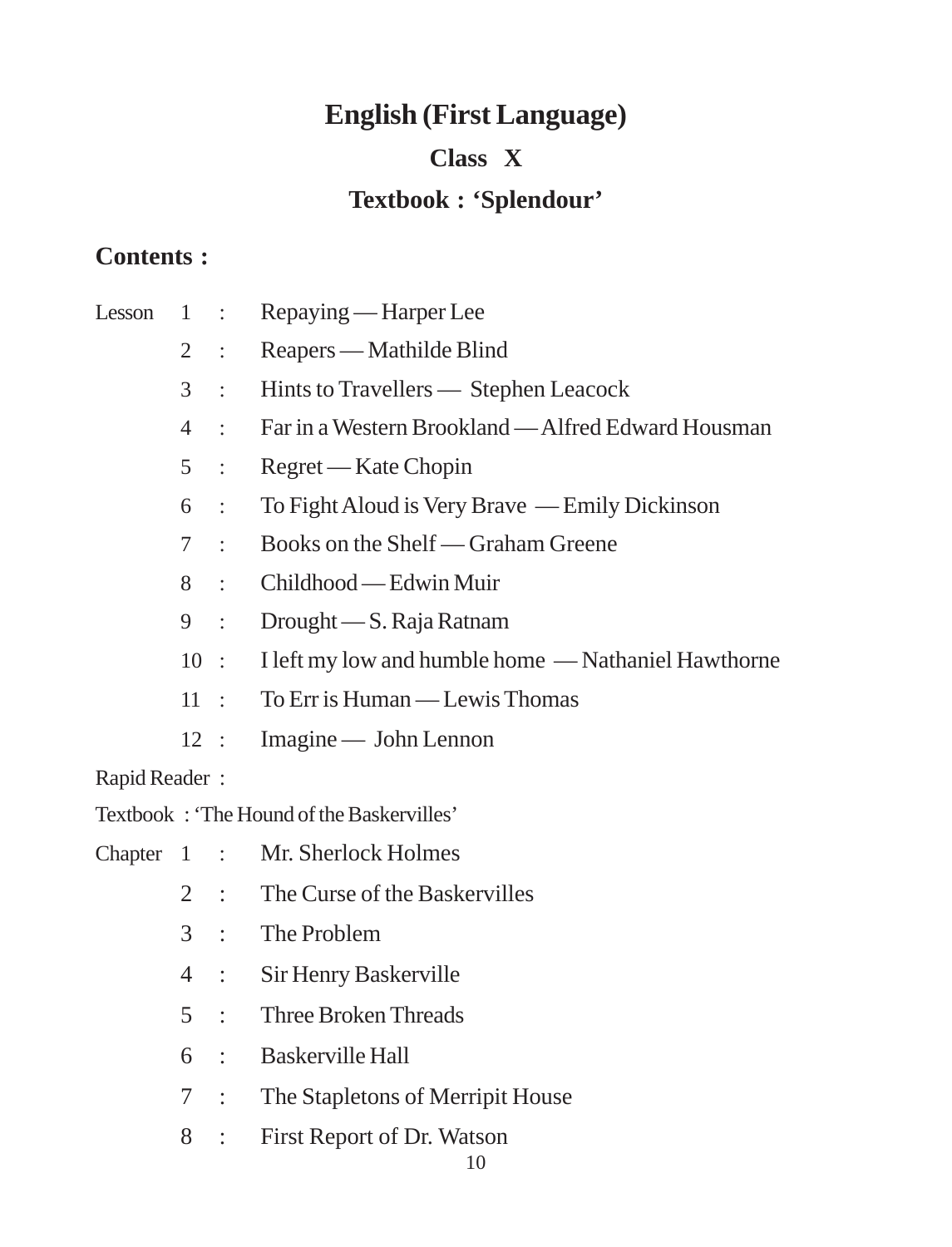- 9 : The Light upon the Moor
- 10 : Extract from the Diary of Dr. Watson
- 11 : The Man on the Tor
- 12 : Death on the Moor
- 13 : Fixing the Nets
- 14 : The Hound of the Baskervilles
- 15 : A Retrospection

**First Summative Evaluation** : 40 Marks (April)

#### **Internal Formative Evaluation :** 10 Marks

Textbook : 'Splendour'

|  | Lesson $1$ : Repaying — Harper Lee                     |
|--|--------------------------------------------------------|
|  | $2:$ Reapers — Mathilde Blind                          |
|  | $3:$ Hints to Travellers — Stephen Leacock             |
|  | 4 : Far in a Western Brookland — Alfred Edward Housman |
|  |                                                        |

5 : Regret — Kate Chopin

#### Rapid Reader

Textbook : 'The Hound of the Baskervilles'

|  | Chapter 1 : Mr. Sherlock Holmes   |
|--|-----------------------------------|
|  | 2 : The Curse of the Baskervilles |
|  | $3:$ The Problem                  |
|  | 4 : Sir Henry Baskerville         |

#### **Second Summative Evaluation** : 40 Marks. (August)

#### **Internal Formative Evaluation :** 10 Marks

Textbook : 'Splendour'

- Lesson 6 : To Fight Aloud is Very Brave Emily Dickinson
	- 7 : Books on the Shelf Graham Greene
	- 8 : Childhood Edwin Muir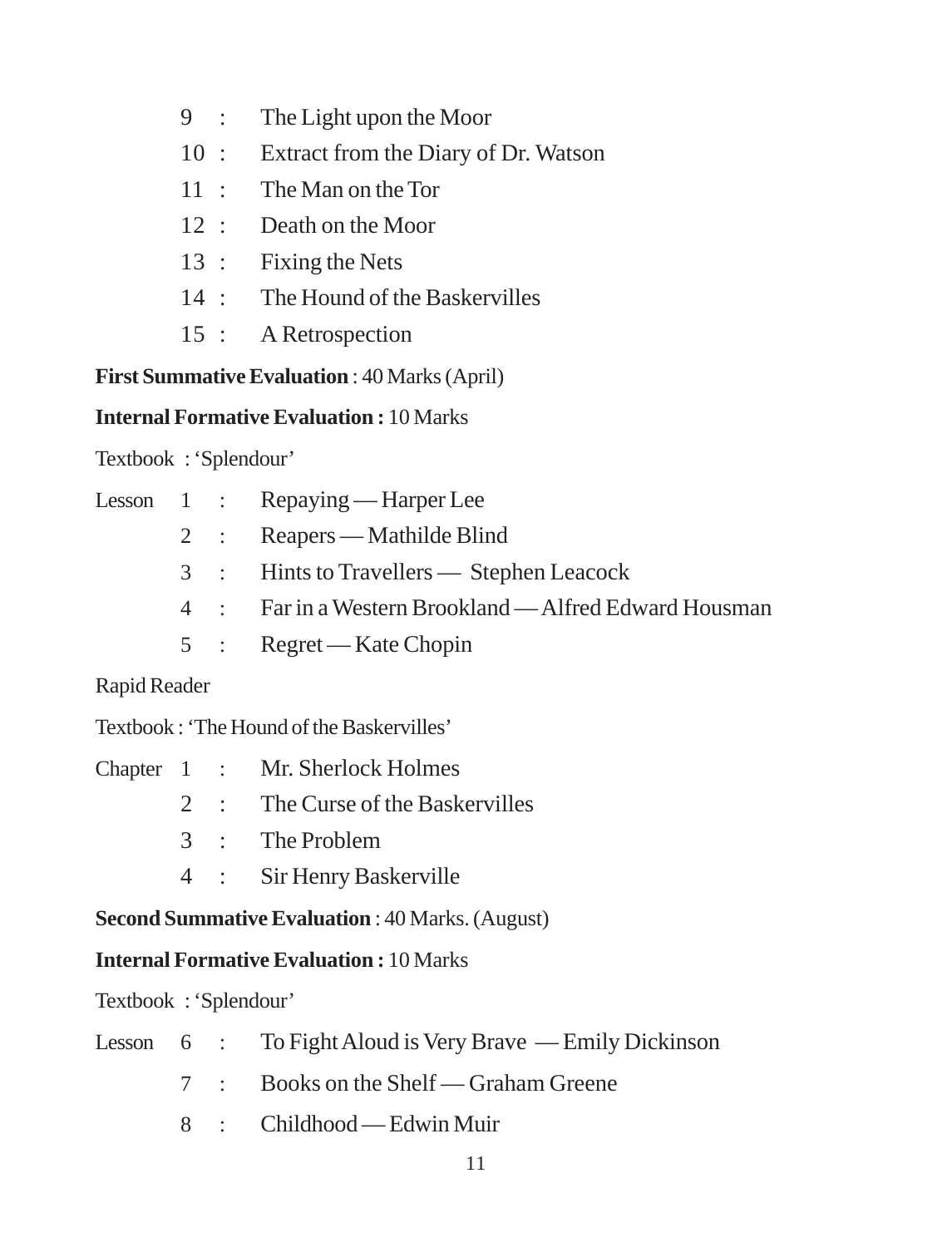- 9 : Drought S. Raja Ratnam
- 10 : I left my low and humble home Nathaniel Hawthorne

Rapid Reader

Textbook : 'The Hound of the Baskervilles'

- Chapter 5 : Three Broken Threads
	- 6 : Baskerville Hall
	- 7 : The Stapletons of Merripit House
	- 8 : First Report of Dr. Watson

**Third Summative Evaluation** : 90 marks. (December)

#### **Internal Formative Evaluation :** 10 Marks

Textbook : 'Splendour'

- Lesson 11 : To Err is Human Lewis Thomas
	- 12 : Imagine John Lennon

Textbook : 'The Hound of the Baskervilles'

- Chapter 11 : The Man on the Tor
	- 12 : Death on the Moor
	- 13 : Fixing the Nets
	- 14 : The Hound of the Baskervilles
	- 15 : A Retrospection

The Lessons of 'Splendour' and the Chapters of 'The Hound of the Baskervilles' included in the first and second Summative Evaluations are also to be included.

Grammar, Rhetoric and Writing items practised in classes IX  $\&$  X are also to be included.

#### *N.B. : Third Summative Evaluation is not to be held before first week of December.*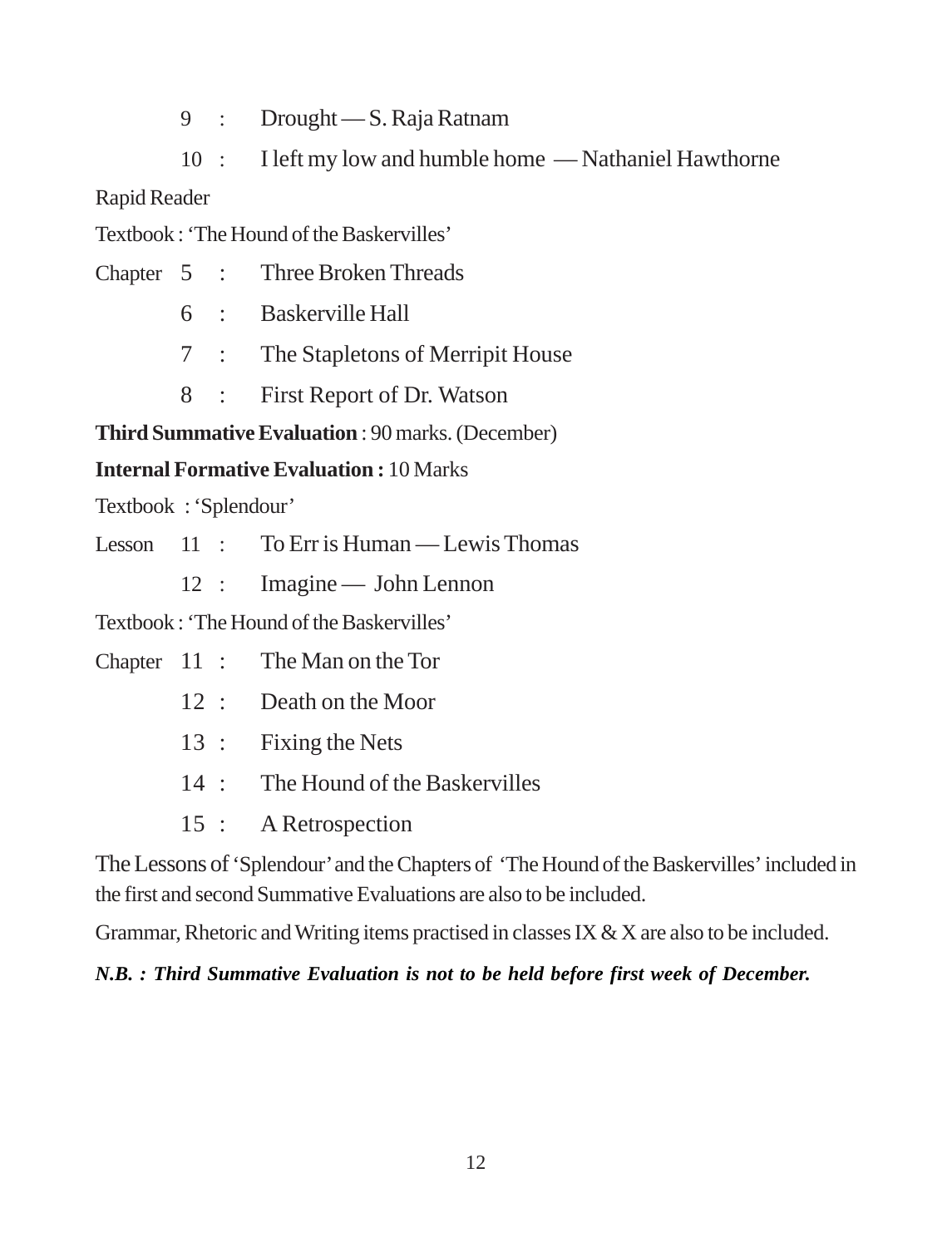# **English (Second Language) Class X Textbook : 'Bliss'**

# **Contents :**

Lesson

| 1 |                | Father's Help — R.K. Narayan                |
|---|----------------|---------------------------------------------|
| 2 |                | Fable — Ralph Waldo Emerson                 |
| 3 |                | The Passing Away of Bapu — Nayantara Sehgal |
| 4 | $\sim 10^{-1}$ | My Own True Family — Ted Hughes             |
| 5 | $\sim 10^{-1}$ | Our Runaway Kite — Lucy Maud Montgomery     |
| 6 | $\mathbb{R}^2$ | Sea Fever — John Masefield                  |
|   | $\mathcal{L}$  | The Cat — Andrew Barton Paterson            |
| 8 | ÷              | The Snail — William Cowper                  |

#### **First Summative Evaluation :** 40 marks (April) **Internal Formative Evaluation :** 10 Marks

Textbook: 'Bliss'

|  | Lesson $1$ : Father's Help — R.K. Narayan       |
|--|-------------------------------------------------|
|  | $2 :$ Fable — Ralph Waldo Emerson               |
|  | 3 : The Passing Away of Bapu — Nayantara Sehgal |

#### **Second Summative Evaluation :** 40 Marks (August) **Internal Formative Evaluation :** 10 Marks

Textbook : 'Bliss'

|  | Lesson $4:$ My Own True Family — Ted Hughes |
|--|---------------------------------------------|
|  | 5 : Our Runaway Kite — Lucy Maud Montgomery |
|  | 6 : Sea Fever — John Masefield              |

**Third Summative Evaluation** : 90 marks (December) **Internal Formative Evaluation :** 10 Marks

Textbook : 'Bliss'

- 7 : The Cat Andrew Barton Paterson
- 8 : The Snail William Cowper

Lessons 1 - 6 are to be included in the Third Summative Evaluation.

Grammar, Vocabulary and Writing items practised in classes IX & X are also to be included.

#### *N.B. : Third Summative Evaluation is not to be held before first week of December.*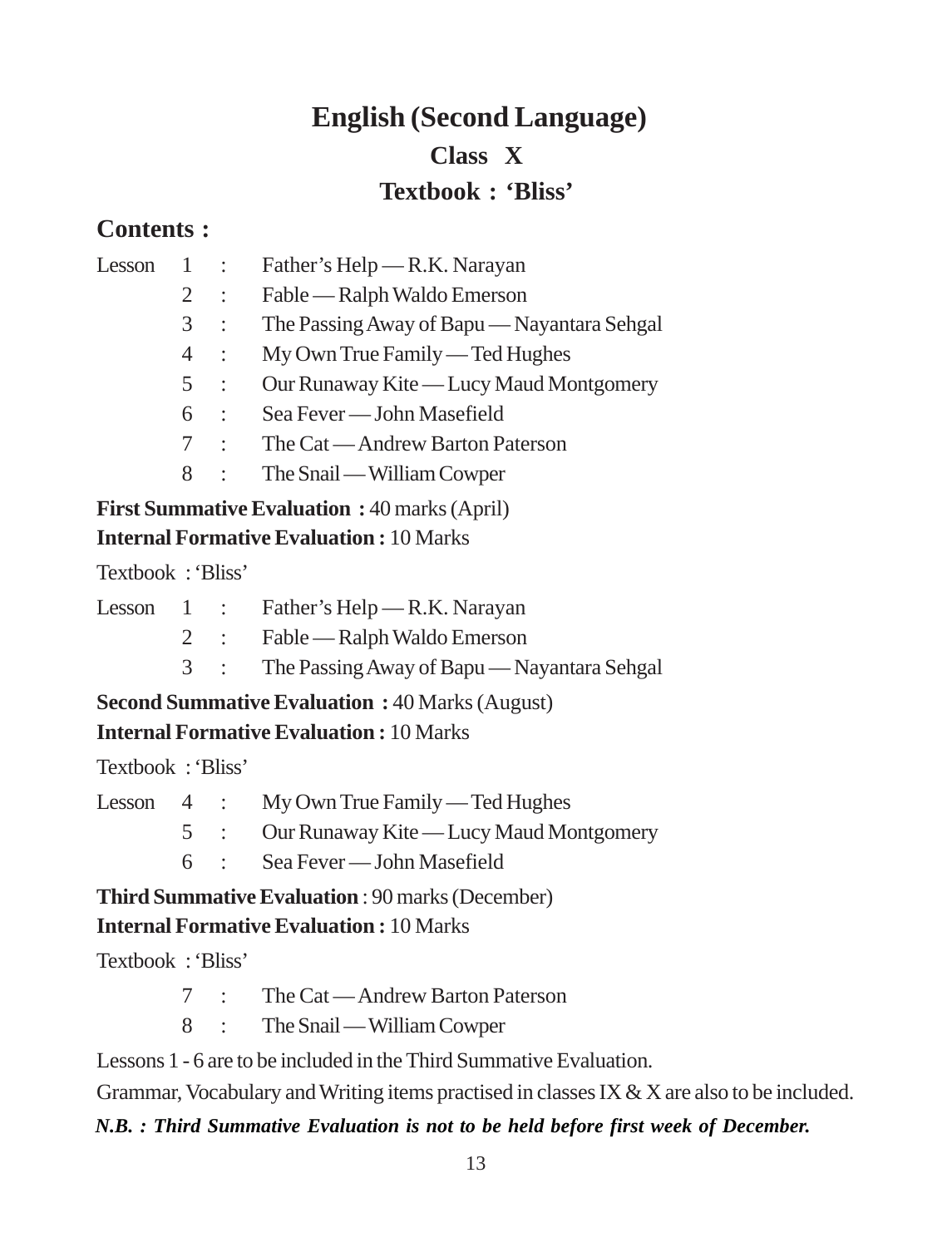# গণিত<br>নবম শ্ৰেণি

# পাঠ্যসূচি

- $\mathbf{1}$ বাস্তব সংখ্যা (Real Numbers)
- $2$  সূচকের নিয়মাবলি (Laws of Indices)
- 3 লেখচিত্ৰ (Graph)
- 4 স্থানাঙ্ক জামিতি: দূরত্ব নির্ণয় (Co-ordinate Geometry: Distance Formula)
- 5 ব্রৈখিক সহ সমীকরণ (দুই চল বিশিষ্ট) (Linear Simultaneous Equations)
- 6 সামান্তরিকের ধর্ম (Properties of Parallelogram)
- 7 বহুপদী সংখ্যামালা (Polynomial)
- 8 উৎপাদকে বিশ্লেষণ (Factorisation)
- 9 ডেদক ও মধ্যবিন্দু সংক্রান্ত উপপাদ্য (Transversal & Mid-Point Theorems)
- 10 লাভ ও ক্ষতি (Profit and Loss)
- 11 রাশিবিজ্ঞান (Statistics)
- 12 ক্ষেত্ৰফল সংক্ৰান্ত উপপাদ্য (Theorems on Area)
- $13$  সম্পাদ্য : ত্রিভুজের সমান ক্ষেত্রফল বিশিষ্ট সামান্তরিক অঙ্কন যার একটি কোণের পরিমাপ নির্দিষ্ট (Construction of a Parallelogram whose measurement of one angle is given and equal in area of a Triangle)
- 14 সম্পাদ্য: চতুৰ্ভূজের সমান ক্ষেত্রফল বিশিষ্ট ত্রিভুজ অধ্কন (Construction of a Triangle equal in area of a Quadrilateral)
- 15 কিভুজ ও চতুর্ভুজের পরিসীমা ও ক্ষেত্রফল(Area & Perimeter of Triangle & Quadrilateral)
- 16 বৃত্তের পরিধি (Circumference of Circle)
- 17 সমবিন্দু সংক্রান্ত উপপাদ্য (Theorems on concurrence)
- 18 বৃত্তের ক্ষেত্রফল (Area of Circle)
- $19$  স্থানাঙ্ক জামিতি: সরলরেখাংশের অন্তর্বিভক্ত ও বহিঃর্বিভক্ত (Co-ordinate Geometry: Internal and External Division of Straight Line Segment)
- $20$  শানাঙ্ক জামিতি: ত্রিভূজাকৃতি ক্ষেত্রের ক্ষেত্রফল (Co-ordinate Geometry: Area of **Triangular Region**)
- 21 লগারিদম (Logarithm)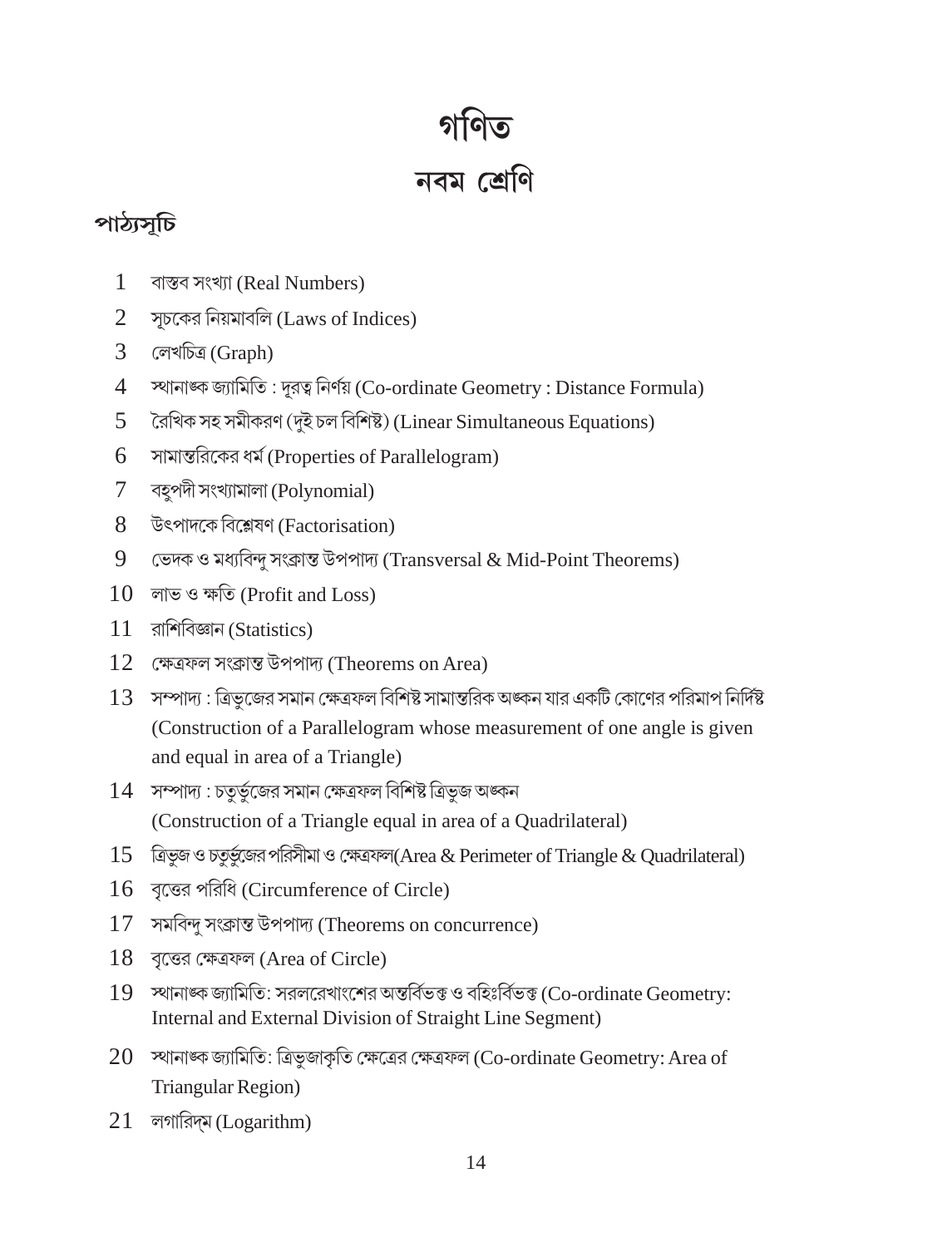প্রথম পর্যায়ক্রমিক মূল্যায়ন (40 নম্বর) (সময় : এপ্রিল মাস), অন্তর্বর্তী প্রস্তুতিকালীন মূল্যায়ন (10 নম্বর)

- $1$ বাস্তব সংখ্যা (Real Numbers)
- সচকের নিয়মাবলি (Laws of Indices)  $2<sup>1</sup>$
- 3 লেখচিত্ৰ (Graph)
- স্থানাঙ্ক জ্যামিতি: দূরত্ব নির্ণয় (Co-ordinate Geometry: Distance Formula)  $\overline{4}$
- 5 ব্রথিক সহ সমীকরণ (দুই চল বিশিষ্ট) (Linear Simultaneous Equations)
- 6 সামান্তরিকের ধর্ম (Properties of Parallelogram)
- 7 বহুপদী সংখ্যামালা (Polynomial)
- 8 উৎপাদকে বিশ্লেষণ (Factorisation)

# দ্বিতীয় পর্যায়ক্রমিক মূল্যায়ন (40 নম্বর) (সময়: আগস্ট মাস), অন্তর্বর্তী প্রস্তুতিকালীন মূল্যায়ন (10 নম্বর)

- স্থানাঙ্ক জ্যামিতি: দুরত্ব নির্ণয় (Co-ordinate Geometry: Distance Formula)  $4 -$
- 5 ব্রথিক সহ সমীকরণ (দুই চল বিশিষ্ট) (Linear Simultaneous Equations)
- 6 সামান্তরিকের ধর্ম (Properties of Parallelogram)
- 9 ডেদক ও মধ্যবিন্দু সংক্রান্ত উপপাদ্য (Transversal & Mid-Point Theorems)
- 10 লাভ ও ক্ষতি (Profit and Loss)
- 11 রাশিবিজ্ঞান (Statistics)
- 12 ক্ষেত্ৰফল সংক্ৰান্ত উপপাদ্য (Theorems on Area)
- $13$  সম্পাদ্য : ত্রিভজের সমান ক্ষেত্রফল বিশিষ্ট সামান্তরিক অঙ্কন যার একটি কোণের পরিমাপ নির্দিষ্ট (Construction of a Parallelogram whose measurement of one angle is given and equal in area of a Triangle)
- $14$  সম্পাদ্য : চতুৰ্ভুজের সমান ক্ষেত্রফল বিশিষ্ট ত্রিভূজ অধ্কন (Construction of a Triangle equal in area of a Quadrilateral)
- $15$  ত্রিভুজ ও চতুর্ভুজের পরিসীমা ও ক্ষেত্রফল(Area & Perimeter of Triangle & Quadrilateral)
- 16 বৃত্তের পরিধি (Circumference of Circle)

# তৃতীয় পর্যায়ক্রমিক মূল্যায়ন (90 নম্বর) (সময় : ডিসেম্বর মাস), অন্তর্বর্তী প্রস্তুতিকালীন মূল্যায়ন (10 নম্বর)

- 17 সমবিন্দু সংক্রান্ত উপপাদ্য (Theorems on concurrence)
- 18 বৃত্তের ক্ষেত্রফল (Area of Circle)
- $19$  স্থানাজ্ঞ জ্যামিতি: সরলরেখাংশের অন্তর্বিভক্ত ও বহিঃর্বিভক্ত (Co-ordinate Geometry: Internal and External Division of Straight Line Segment)
- $20$  স্থানাঙ্ক জ্যামিতি: ত্রিভুজাকৃতি ক্ষেত্রের ক্ষেত্রফল (Co-ordinate Geometry: Area of **Triangular Region**)
- 21 লগারিদম (Logarithm)

তৃতীয় পর্যায়ক্রমিক মূল্যায়নের ক্ষেত্রে প্রথম ও দ্বিতীয় মূল্যায়নের পাঠ্যসূচিও অন্তর্ভুক্ত হবে। তৃতীয়পর্যায়ক্রমিক মল্যায়ন ডিসেম্বরের প্রথম সপ্তাহের আগে নেওয়া যাবে না।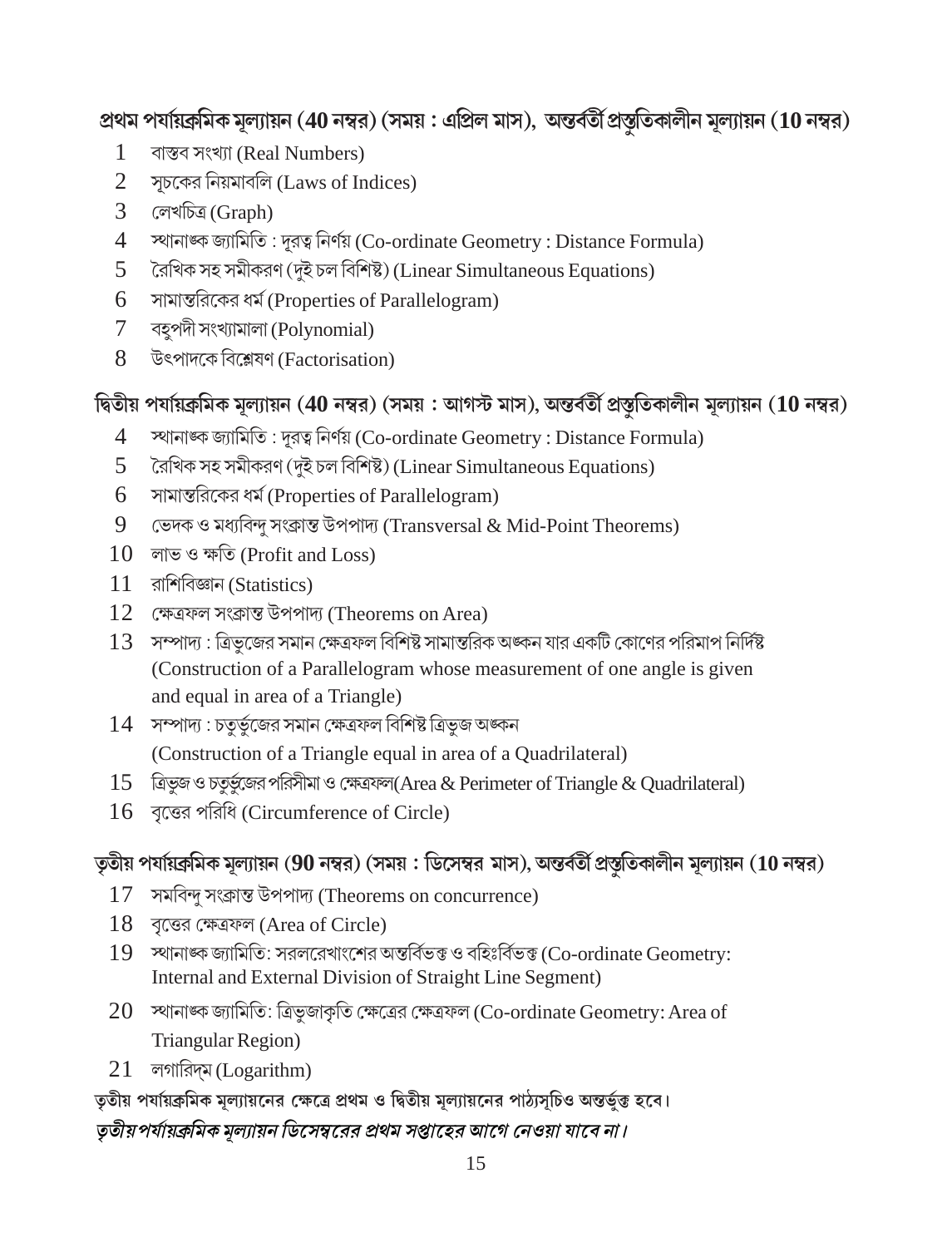# **Mathematics**

# **Class IX**

# **Syllabus**

- Real Numbers
- 2. Laws of Indices
- Graph
- Co-ordinate Geometry : Distance Formula
- Linear Simultaneous Equations
- Properties of Parallelogram
- Polynomial
- Factorisation
- Transversal & Mid-Point Theorem
- Profit and Loss
- Statistics
- Theorems on Area
- Construction: (Construction of a Parallelogram whose measurement of one angle is given
- and equal in ........................................................................................................................

#### area of a Triangle)

- Construction : (Construction of a Triangle equal in area of a quadrilateral)
- Area & Perimeter of Triangle & Quadrilateral shaped region.
- Circumference of Circle
- Theorems on concurrence
- Area of circular region
- Co-ordinate Geometry: Internal and External Division of Straight Line Segment
- Co-ordinate Geometry: Area of Triangular Region
- Logarithm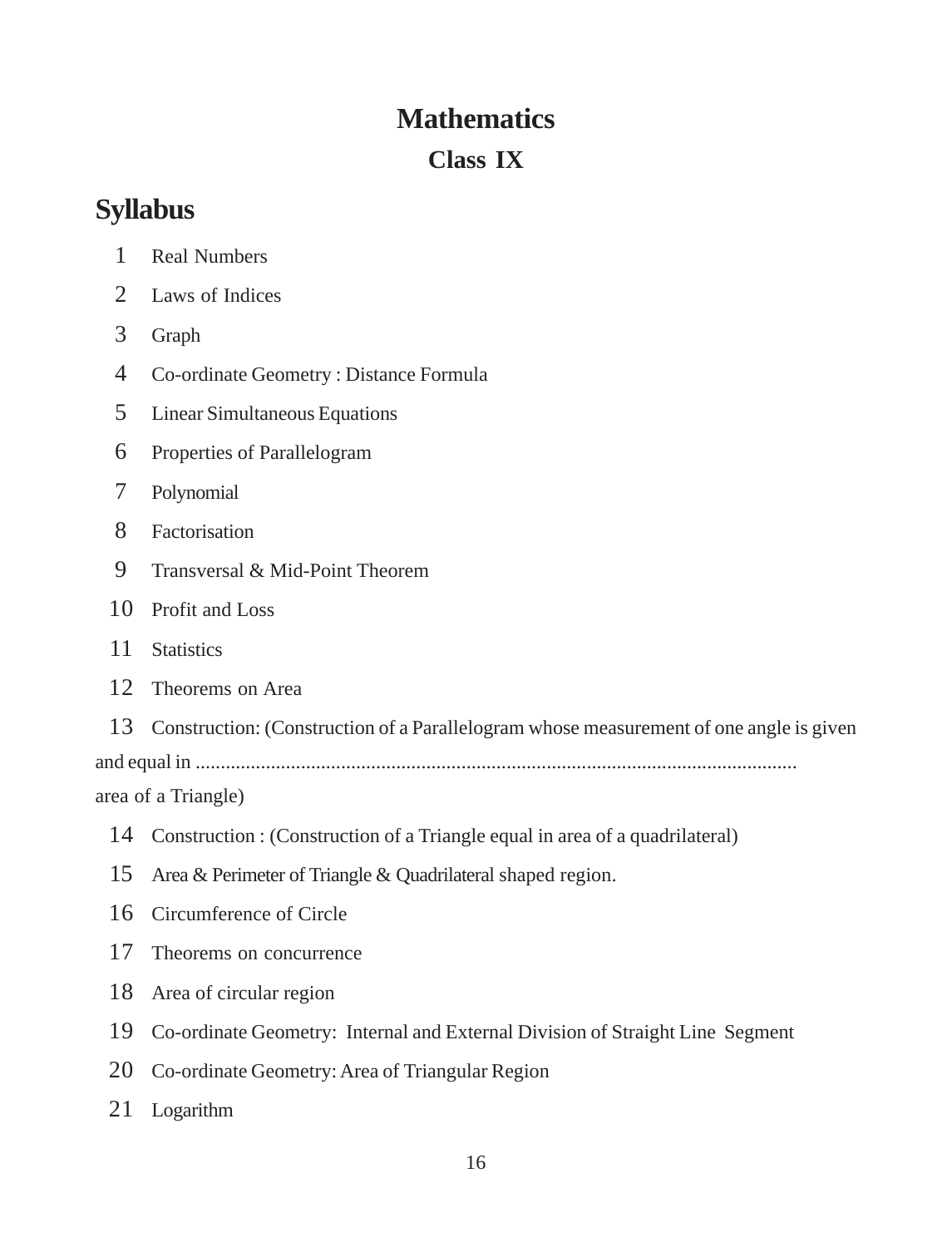### **Summative - I (40 Marks) (Time : April) and Formative (10 Marks)**

- Real Numbers
- Laws of Indices
- Graph
- Co-ordinate Geometry : Distance Formula
- Linear Simultaneous Equations
- Properties of Parallelogram
- Polynomial
- Factorisation

#### **Summative - II (40 Marks) (Time : August) and Formative (10 Marks)**

- Co-ordinate Geometry : Distance Formula
- Linear Simultaneous Equations
- Properties of Parallelogram
- Transversal & Mid-Point Theorem
- Profit and Loss
- 11 Statistics
- Theorems on Area
- Construction: (Construction of a Parallelogram whose measurement of one angle is given and equal in area of a Triangle)
- Construction : (Construction of a Triangle equal in area of a quadrilateral)
- Area & Perimeter of Triangle & Quadrilateral shaped region.
- Circumference of Circle

### **Summative - III (90 Marks) (Time : December) and Formative (10 Marks)**

- Theorems on concurrence
- Area of circular region
- Co-ordinate Geometry: Internal and External Division of Straight Line Segment
- Co-ordinate Geometry: Area of Triangular Region
- Logarithm

### **Lessons included in the first two summative evalutions are to be included in the third summative evalution.**

#### *N.B. : Third Summative Evaluation is not to be held before first week of December.*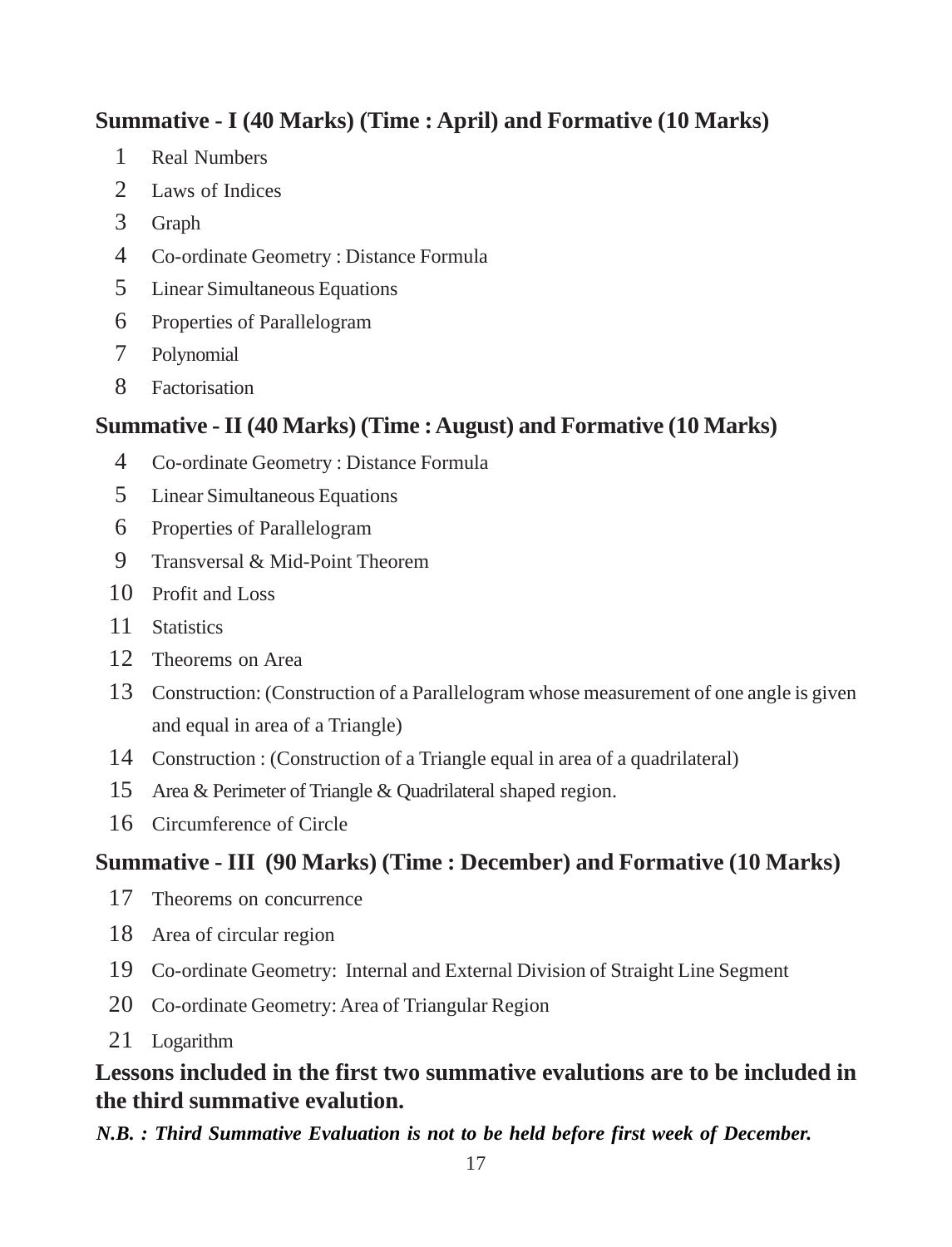# গাণত

# দশম শ্লেণি

# পাঠ্যসূচি

- একচলবিশিষ্ট দ্বিঘাত সমীকরণ (Quadratic Equations with one variable)  $1$
- $2^{\circ}$ সরল সুদকষা (Simple Interest)
- বৃত্ত সম্পৰ্কিত উপপাদ্য (Theorems related to circle)  $\overline{3}$
- $4 -$ আয়তঘন (Rectangular Parallelopiped or Cuboid)
- অনুপাত ও সমানুপাত (Ratio and Proportion)  $5<sup>5</sup>$
- চব্ৰবৃষ্ণি সুদ ও সমহার বৃষ্ণি বা হ্রাস 6
	- (Compound Interest and Uniform Rate of Increase or Decrease)
- বৃত্তম্থ কোণ সম্পৰ্কিত উপপাদ্য (Theorems related to Angles in a Circle)  $7<sup>1</sup>$
- 8 লম্ব বৃত্তাকার চোঙ (Right Circular Cylinder)
- দ্বিঘাত করণী (Quadratic Surd) 9
- বৃত্তম্থ চতুৰ্ভুজ সংক্ৰান্ত উপপাদ্য (Theorems related to Cyclic Quadrilateral) 10
- সম্পাদ্য: ত্রিভজের পরিবত্ত ও অন্তর্বৃত্ত অঙ্কন  $11$ (Construction: Construction of circumcircle and incircle of a triangle)
- 12 গোলক (Sphere)
- $13<sup>7</sup>$ ডেদ (Variation)
- অংশীদারি কারবার (Partnership Business)  $14$
- বৃত্তের স্পর্শক সংক্রান্ত উপপাদ্য (Theorems related to Tangent to a Circle)  $15<sup>7</sup>$
- লম্ব বৃত্তাকার শঙ্কু (Right Circular Cone) 16
- সম্পাদ্য : বৃত্তের স্পর্শক অঙ্কন 17

(Construction: Construction of Tangent to a circle)

- 18 সদৃশতা (Similarity)
- বিভিন্ন ঘনবস্তু সংক্ৰান্ত বাস্তব সমস্যা 19 (Real life Problems related to different Solid Objects)
- ত্রিকোণমিতি : কোণ পরিমাপের ধারণা 20 (Trigonometry: Concept of Measurment of Angle)
- 21 সম্পাদ্য: মধ্যসমানুপাতী নিৰ্ণয় (Construction: Determination of Mean Proportional)
- পিথাগোরাসের উপপাদ্য (Pythagoras Theorem) 22
- ত্ৰিকোণমিতিক অনুপাত এবং ত্ৰিকোণমিতিক অভেদাবলি 23
	- (Trigonometric Ratios and Trigonometric Identities)
- পুরক কোণের ত্রিকোণমিতিক অনুপাত 24 (Trigonometric Ratios of Complementrary angle)
- 25 ত্রিকোণমিতিক অনুপাতের প্রয়োগ : উচ্চতা ও দূরত্ব (Application of Trigonometric Ratios: Heights & Distances)
- 26 রাশিবিজ্ঞান : গড়, মধ্যমা, ওজাইভ, সংখ্যাগুরুমান (Statistics: Mean, Median, Ogive, Mode)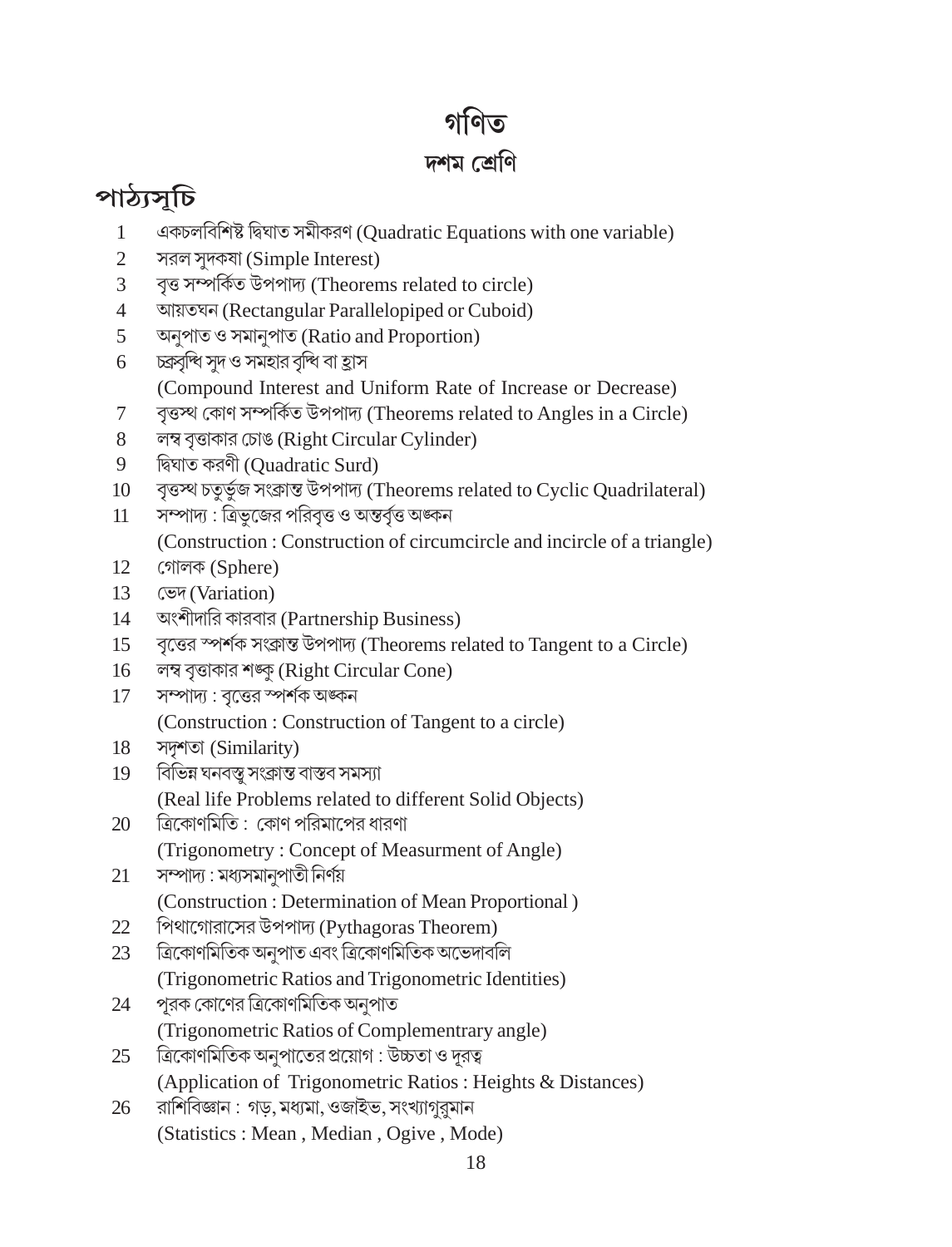প্রথম পর্যায়ক্রমিক মূল্যায়ন (40 নম্বর) (সময় : এপ্রিল মাস), অন্তর্বর্তী প্রস্তুতিকালীন মূল্যায়ন (10 নম্বর)

- একচলবিশিষ্ট দ্বিঘাত সমীকরণ (Quadratic Equations with one variable)  $\mathbf{1}$
- $\overline{2}$ সরল সুদকষা (Simple Interest)
- বৃত্ত সম্পৰ্কিত উপপাদ্য (Theorems related to circle)  $3<sup>7</sup>$
- আয়তঘন (Rectangular Parallelopiped or Cuboid)  $\overline{4}$
- $5<sup>5</sup>$ অনুপাত ও সমানুপাত (Ratio and Proportion)
- চব্ৰসৃষ্ণি সুদ ও সমহার বৃষ্ণি বা হ্রাস 6

(Compound Interest and Uniform Rate of Increase or Decrease)

- বৃত্তম্থ কোণ সম্পর্কিত উপপাদ্য (Theorems related to Angles in a Circle)  $\tau$
- লম্ব বৃত্তাকার চোঙ (Right Circular Cylinder) 8
- 9 দ্বিঘাত করণী (Quadratic Surd)
- বৃত্তম্থ চতুৰ্ভুজ সংক্ৰান্ত উপপাদ্য (Theorems related to Cyclic Quadrilateral)  $10<sup>-10</sup>$

দ্বিতীয় পর্যায়ক্রমিক মূল্যায়ন (40 নম্বর) (সময়: আগস্ট মাস), অন্তর্বর্তী প্রস্তুতিকালীন মূল্যায়ন (10 নম্বর)

- একচলবিশিষ্ট দ্বিঘাত সমীকরণ (Quadratic Equations with one variable)  $\mathbf{1}$
- সম্পাদ্য: ত্রিভুজের পরিবৃত্ত ও অন্তর্বৃত্ত অঙ্কন  $11$ (Construction: Construction of circumcircle and incircle of a triangle)
- 12 গোলক (Sphere)
- 13 ডেদ (Variation)
- অংশীদারি কারবার (Partnership Business)  $14$
- বৃত্তের স্পর্শক সংক্রান্ত উপপাদ্য (Theorems related to Tangent to a Circle)  $15<sup>-15</sup>$
- $16<sup>1</sup>$ লম্ব বৃত্তাকার শঙ্কু (Right Circular Cone)
- 18 সদৃশতা (Similarity)

তৃতীয় পর্যায়ক্রমিক মূল্যায়ন (90 নম্বর) (সময় : ডিসেম্বর মাস), অন্তর্বর্তী প্রস্তুতিকালীন মূল্যায়ন (10 নম্বর)

- সম্পাদ্য: বত্তের স্পর্শক অঙ্কন  $17<sup>7</sup>$
- 19 বিভিন্ন ঘনবস্তু সংক্রান্ত বাস্তব সমস্যা (Real life Problems related to different Solid Objects)
- ত্রিকোণমিতি: কোণ পরিমাপের ধারণা (Trigonometry: Concept of Measurment of Angle) 20
- সম্পাদ্য: মধ্যসমানুপাতী নিৰ্ণয় (Construction: Determination of Mean Proportional)  $21$
- পিথাগোরাসের উপপাদ্য (Pythagoras Theorem) 22
- ত্ৰিকোণমিতিক অনুপাত এবং ত্ৰিকোণমিতিক অভেদাবলি (Trigonometric Ratios and Trigonometric 23 Identities)
- পরক কোণের ত্রিকোণমিতিক অনুপাত (Trigonometric Ratios of Complementrary angle) 24
- ত্রিকোণমিতিক অনুপাতের প্রয়োগ: উচ্চতা ও দূরত্ব (Application of Trigonometric Ratios: 25 Heights & Distances)
- রাশিবিজ্ঞান: গড়, মধ্যমা, ওজাইভ, সংখ্যাগুরুমান (Statistics: Mean, Median, Ogive, Mode) 26

তৃতীয় পর্যায়ক্রমিক মূল্যায়নের ক্ষেত্রে প্রথম ও দ্বিতীয় মূল্যায়নের পাঠ্যসূচিও অন্তর্ভুক্ত হবে।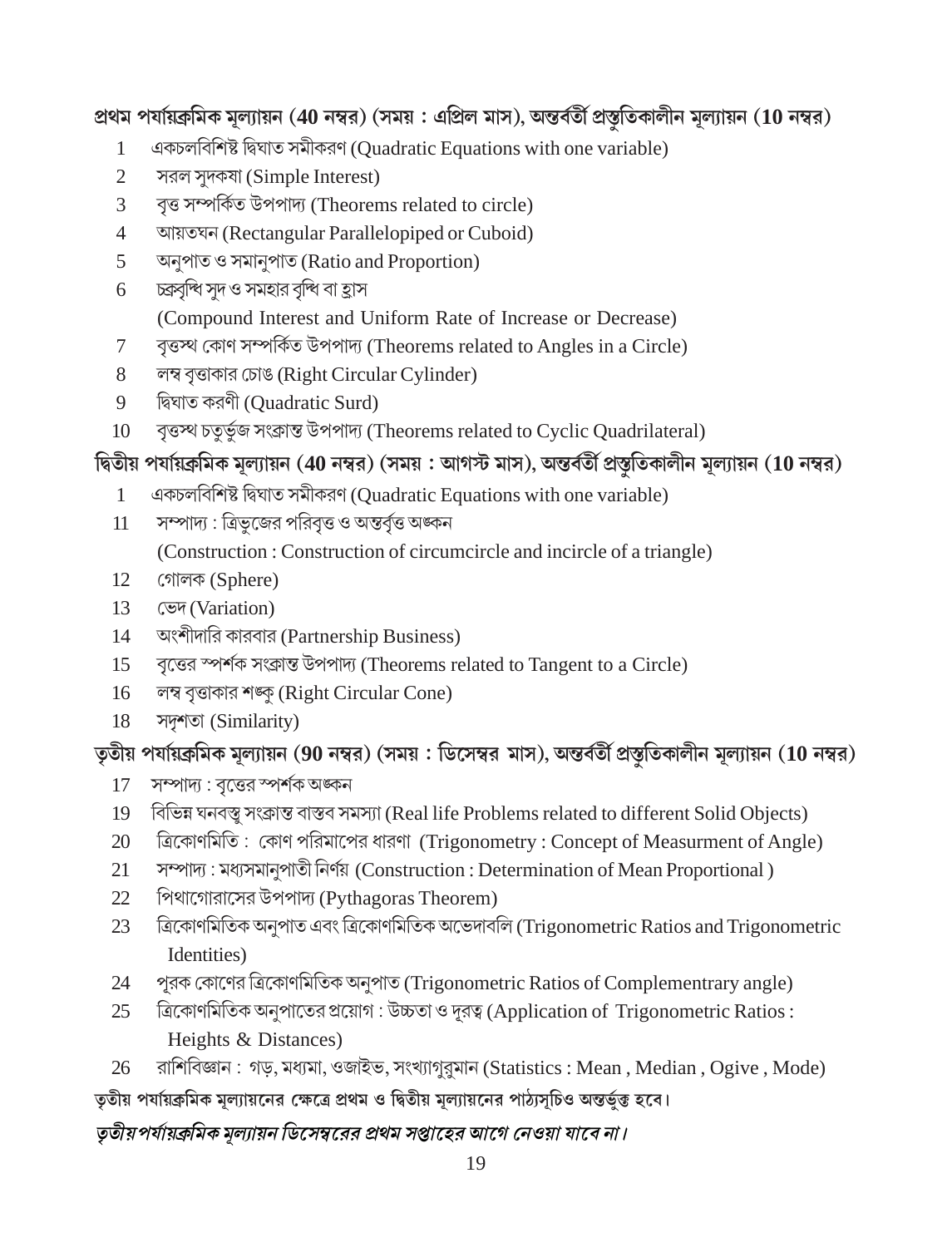# **Mathematics Class X**

# **Syllabus**

| 1              | Quadratic Equations in one variable                                   |
|----------------|-----------------------------------------------------------------------|
| $\overline{2}$ | Simple Interest                                                       |
| 3              | Theorems related to circle                                            |
| 4              | Rectangular Parallelopiped or Cuboid                                  |
| 5              | Ratio and Proportion                                                  |
| 6              | Compound Interest and Uniform Rate of Increase or Decrease            |
| 7              | Theorems related to Angles in a Circle                                |
| 8              | <b>Right Circular Cylinder</b>                                        |
| 9              | Quadratic Surd                                                        |
| 10             | Theorems related to Cyclic Quadrilateral                              |
| 11             | Construction: Construction of circumcircle and incircle of a triangle |
| 12             | Sphere                                                                |
| 13             | Variation                                                             |
| 14             | <b>Partnership Business</b>                                           |
| 15             | Theorems related to Tangent to a Circle                               |
| 16             | <b>Right Circular Cone</b>                                            |
| 17             | Construction: Construction of Tangent to a circle                     |
| 18             | Similarity                                                            |
| 19             | Real life Problems related to different Solid Objects.                |
| 20             | Trigonometry: Concept of Measurment of Angle                          |
| 21             | <b>Construction: Determination of Mean Proportional</b>               |
| 22             | Pythagoras Theorem                                                    |
| 23             | Trigonometric Ratios and Trigonometric Identities                     |
| 24             | Trigonometric Ratios of Complementary angle                           |
| 25             | Application of Trigonometric Ratios: Heights & Distances              |
| 26             | Statistics : Mean, Median, Ogive, Mode                                |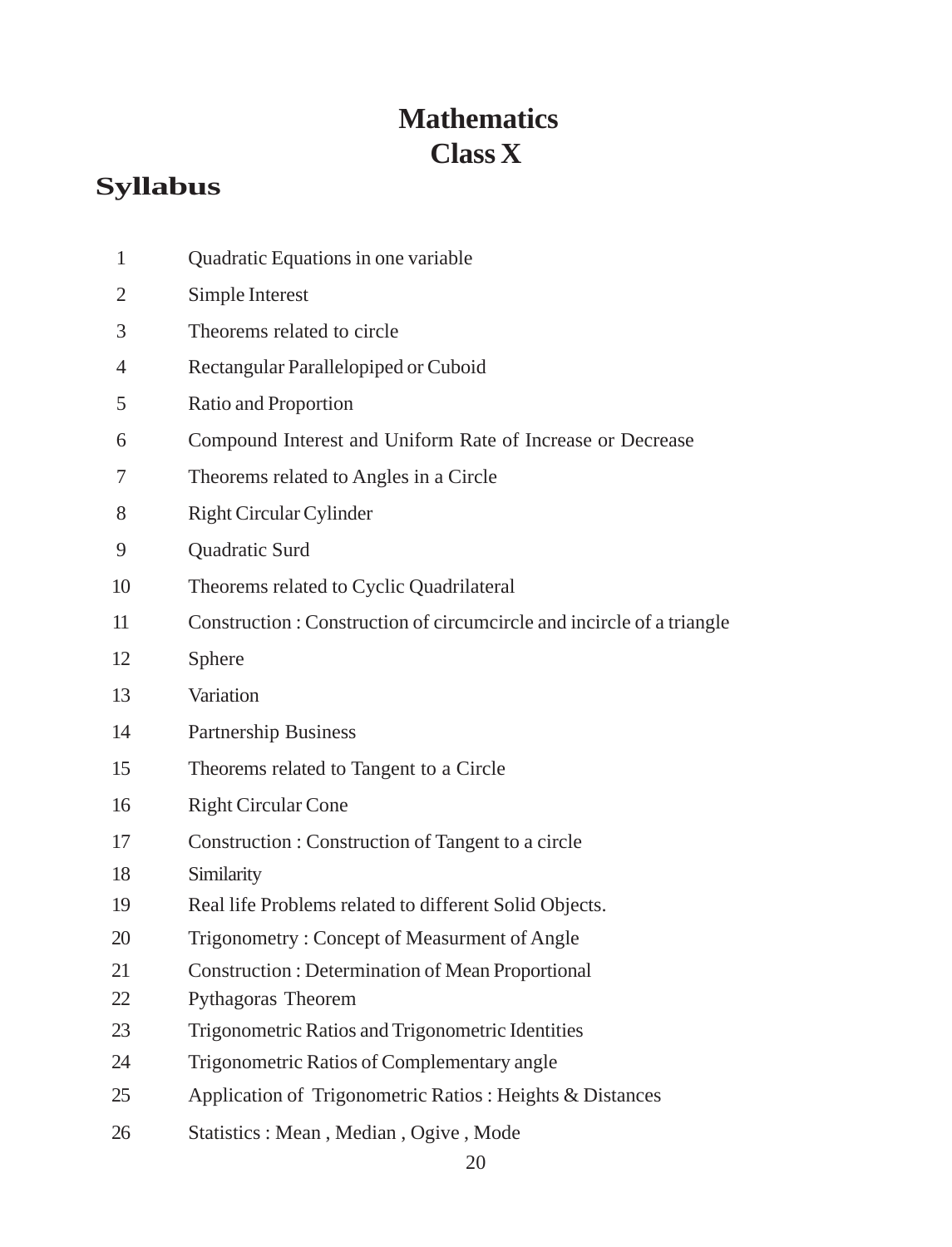#### **Summative - I (40 Marks) (Time : April) and Formative (10 Marks)**

- 1 Quadratic Equations in one variable
- 2 Simple Interest
- 3 Theorems related to circle
- 4 Rectangular Parallelopiped or Cuboid
- 5 Ratio and Proportion
- 6 Compound Interest and Uniform Rate of Increase or Decrease
- 7 Theorems related to Angles in a Circle
- 8 Right Circular Cylinder
- 9 Quadratic Surd
- 10 Theorems related to Cyclic Quadrilateral

#### **Summative - II (40 Marks) (Time : August) and Formative (10 Marks)**

- 1 Quadratic Equations in one variable
- 11 Construction : Construction of circumcircle and incircle of a triangle
- 12 Sphere
- 13 Variation
- 14 Partnership Business
- 15 Theorems related to Tangent to a Circle
- 16 Right Circular Cone
- 18 Similarity

#### **Summative - III (90 Marks) (Time : December) and Formative (10 Marks)**

- 17 Construction : Construction of Tangent to a circle
- 18 Similarity
- 19 Real life Problems related to different Solid Objects.
- 20 Trigonometry : Concept of Measurment of Angle
- 21 Construction : Determination of Mean Proportional
- 22 Pythagoras Theorem
- 23 Trigonometric Ratios and Trigonometric Identities
- 24 Trigonometric Ratios of Complementary angle
- 25 Application of Trigonometric Ratios : Heights & Distances
- 26 Statistics : Mean , Median , Ogive , Mode

#### **Lessons included in the first two summative evalutions are to be included in the third summative evalution.**

#### *N.B. : Third Summative Evaluation is not to be held before first week of December.*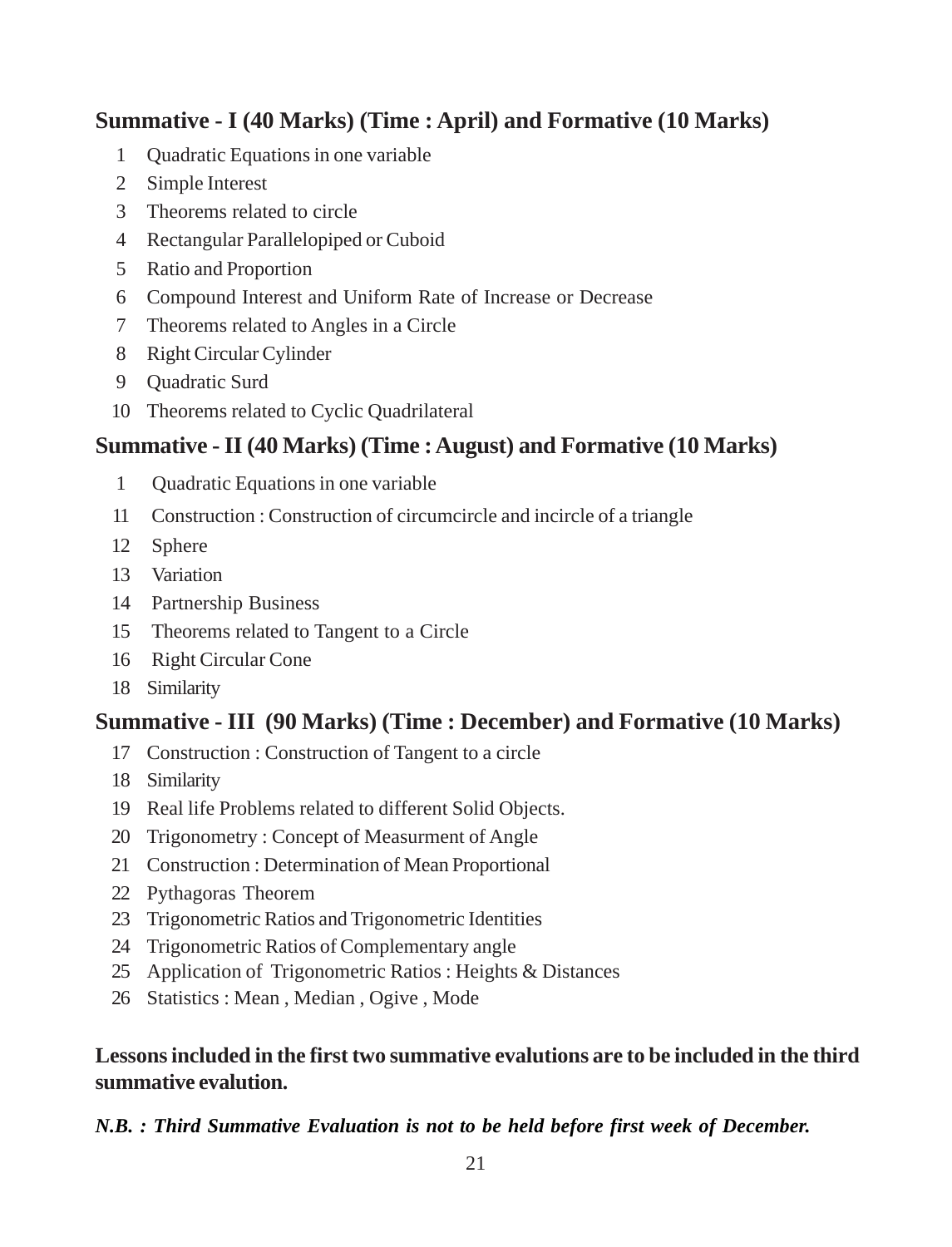# PHYSICAL SCIENCE AND ENVIRONMENT

## **CLASS-IX**

#### **FIRST SUMMATIVE : FULL MARKS 40**

#### **MONTH: APRIL**

#### **INTERNAL FORMATIVE EVALUATION : 10 MARKS**

#### **SUB-THEMES**

1 পবিমাপ

2. বল ও গতি

3. পরমাণুর গঠন

#### **SECOND SUMMATIVE : FULL MARKS 40**

#### **MONTH:AUGUST**

#### **INTERNAL FORMATIVE EVALUATION: 10 MARKS**

#### **SUB-THEMES**

- 1. মোলের ধারণা
- 2. পদাৰ্থ: গঠন ও ধৰ্ম
- 3. দ্রবণ
- 4. অ্যাসিড, ক্ষার ও লবণ
- 5. কাৰ্য, ক্ষমতা ও শক্তি

#### THIRD SUMMATIVE : FULL MARKS 90 **MONTH: DECEMBER**

#### **INTERNAL FORMATIVE EVALUATION : 10 MARKS**

#### **SUB-THEMES**

- $1<sup>1</sup>$ শবদ
- তাপ  $2.$
- মিশ্রণের উপাদান পৃথককরণ  $3.$
- $\overline{4}$ . জল

### বি.দ্র. : এছাড়াও প্রথম ও দ্বিতীয় পর্যায়ক্রমিক মূল্যায়নের ভাবমূল / উপভাবমূলগুলিও তৃতীয় পর্যায়ক্রমিক মূল্যায়নের অন্তৰ্ভক্ত।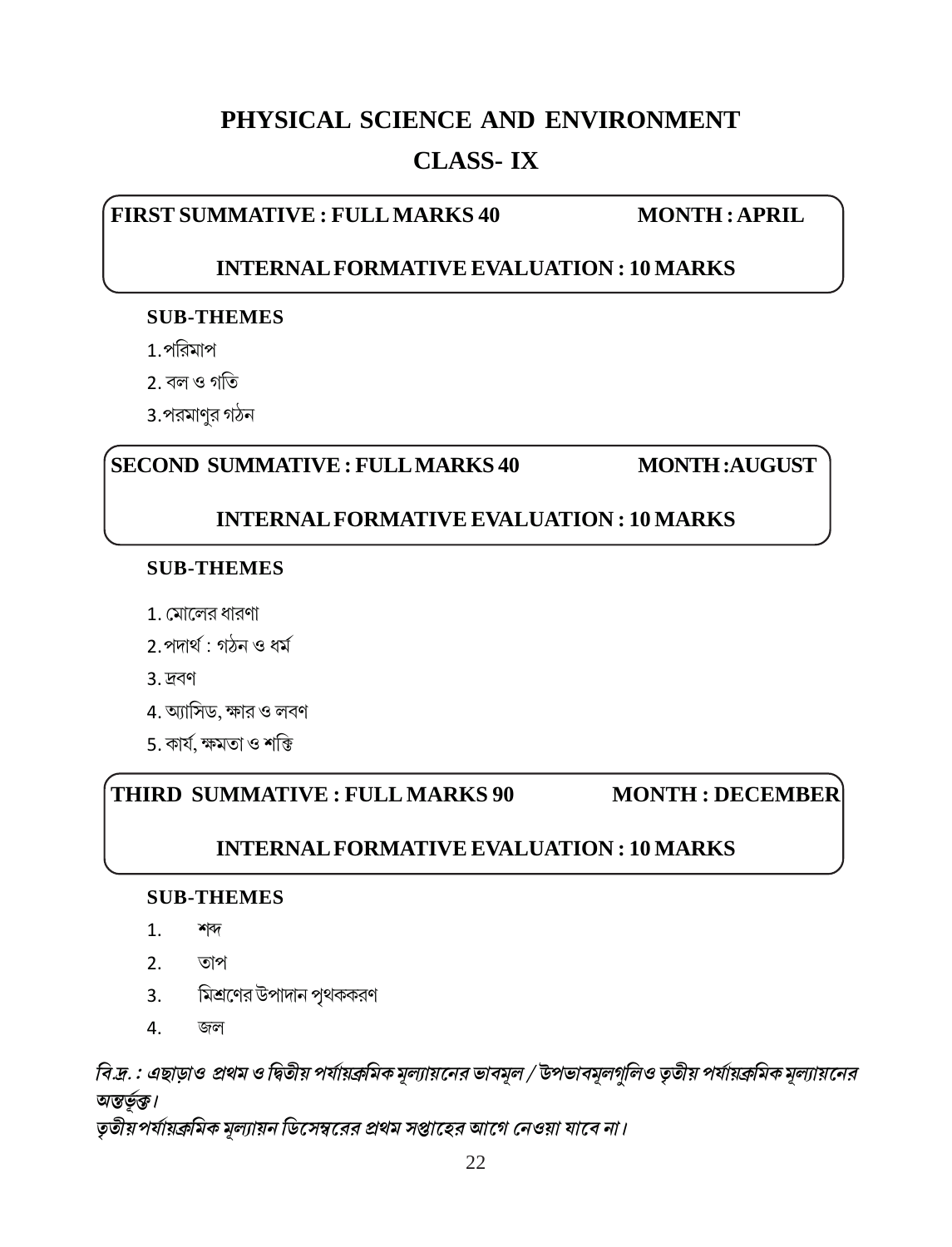#### **PHYSICAL SCIENCE AND ENVIRONMENT**

#### **CLASS- IX**

FIRST SUMMATIVE : FULL MARKS 40 MONTH : APRIL

#### **INTERNAL FORMATIVE EVALUATION : 10 MARKS**

#### **SUB-THEMES**

- 1. Measurement
- 2. Force & Motion
- 3. Atomic Structure

#### **SECOND SUMMATIVE : FULL MARKS 40 MONTH :AUGUST**

#### **INTERNAL FORMATIVE EVALUATION : 10 MARKS**

#### **SUB-THEMES**

- 1. Mole Concept
- 2. Matter : Structure & Properties
- 3. Solution
- 4. Acid, Base & salt
- 5. Work, power & Energy

#### **THIRD SUMMATIVE : FULL MARKS 40 MONTH : DECEMBER**

#### **INTERNAL FORMATIVE EVALUATION : 10 MARKS**

#### **SUB- THEMES**

- 1. Sound
- 2. Heat
- 3. Separation of components of mixtures
- 4. water

#### *N.B. : The Themes /Sub-Themes prescribed for the first and second summative evaluation are also to be included.*

*Third Summative Evaluation is not to be held before first week of December.*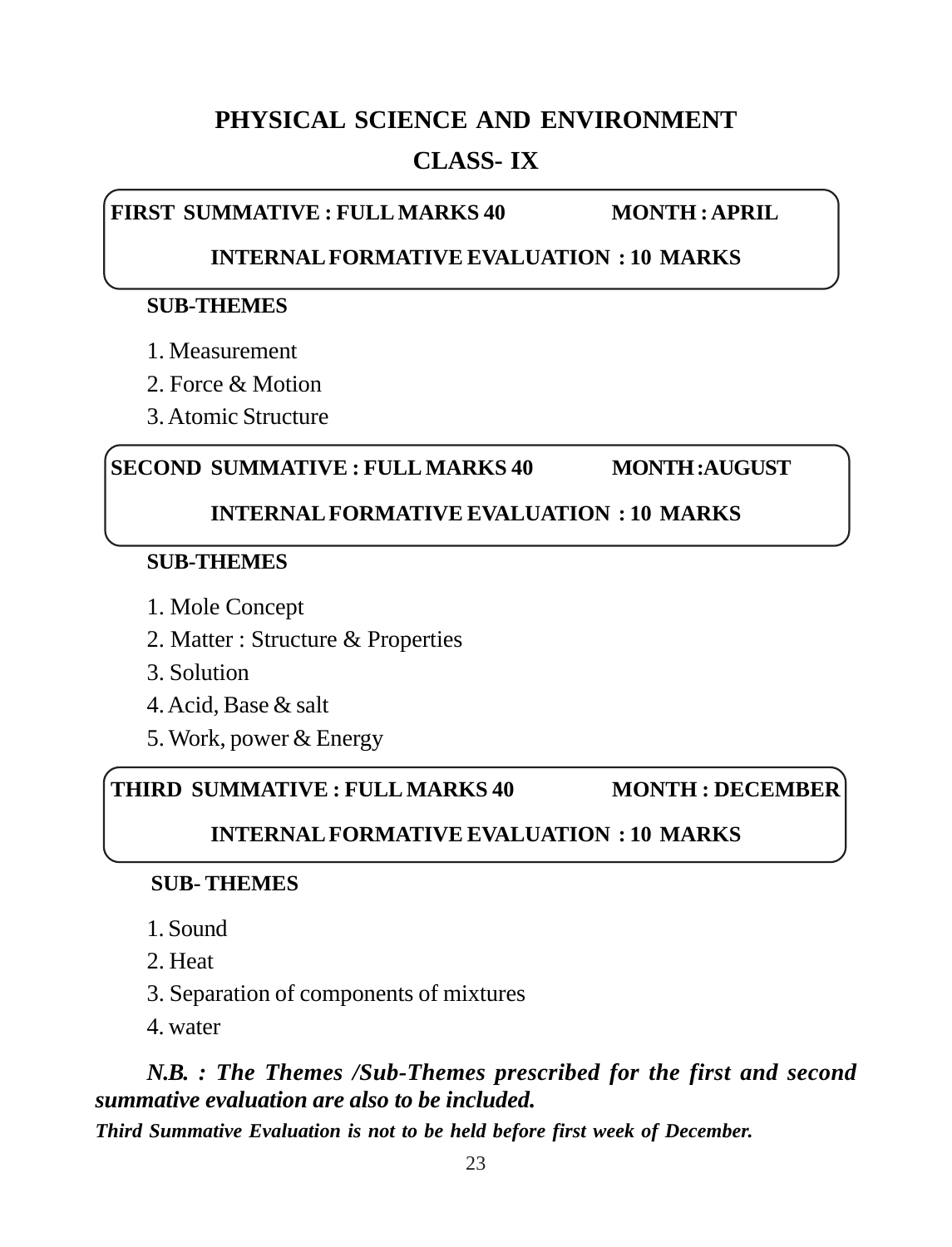# PHYSICAL SCIENCE AND ENVIRONMENT

# **CLASS-X**

#### **FIRST SUMMATIVE : FULL MARKS 40**

**MONTH: APRIL** 

#### **INTERNAL FORMATIVE EVALUATION : 10 MARKS**

#### **SUB-THEMES**

1. পরিবেশের জন্য ভাবনা

2. গ্যাসের আচরণ

- $3.$  আলো
- 4. পর্যায়সারণি এবং মৌলদের ধর্মের পর্যাবৃত্ততা
- 5. আয়নীয় ও সমযোজী বন্ধন

#### SECOND SUMMATIVE : FULL MARKS 40 MONTH : AUGUST

#### **INTERNAL FORMATIVE EVALUATION : 10 MARKS**

#### **SUB-THEMES**

- 1. রাসায়নিক গণনা
- 2. তাপের ঘটনাসমূহ
- 3. চলতডিৎ
- 4. তডিৎপ্ৰবাহ ও রাসায়নিক বিক্রিয়া
- 5. পরীক্ষাগার ও রাসায়নিক শিল্পে অজৈব রসায়ন
- 6. ধাতুবিদ্যা

#### THIRD SUMMATIVE : FULL MARKS 90 **MONTH: DECEMBER**

#### **INTERNAL FORMATIVE EVALUATION : 10 MARKS**

#### **SUB-THEMES**

- 1. পরমাণুর নিউক্লিয়াস
- 2. জৈব রসায়ন

#### বি. দ্র. এছাড়াও প্রথম ও দ্বিতীয় পর্যায়ক্রমিক মূল্যায়নের ভাবমূল / উপভাবমূলগুলিও তৃতীয় পর্যায়ক্রমিক মল্যায়নের অন্তর্ভুক্ত।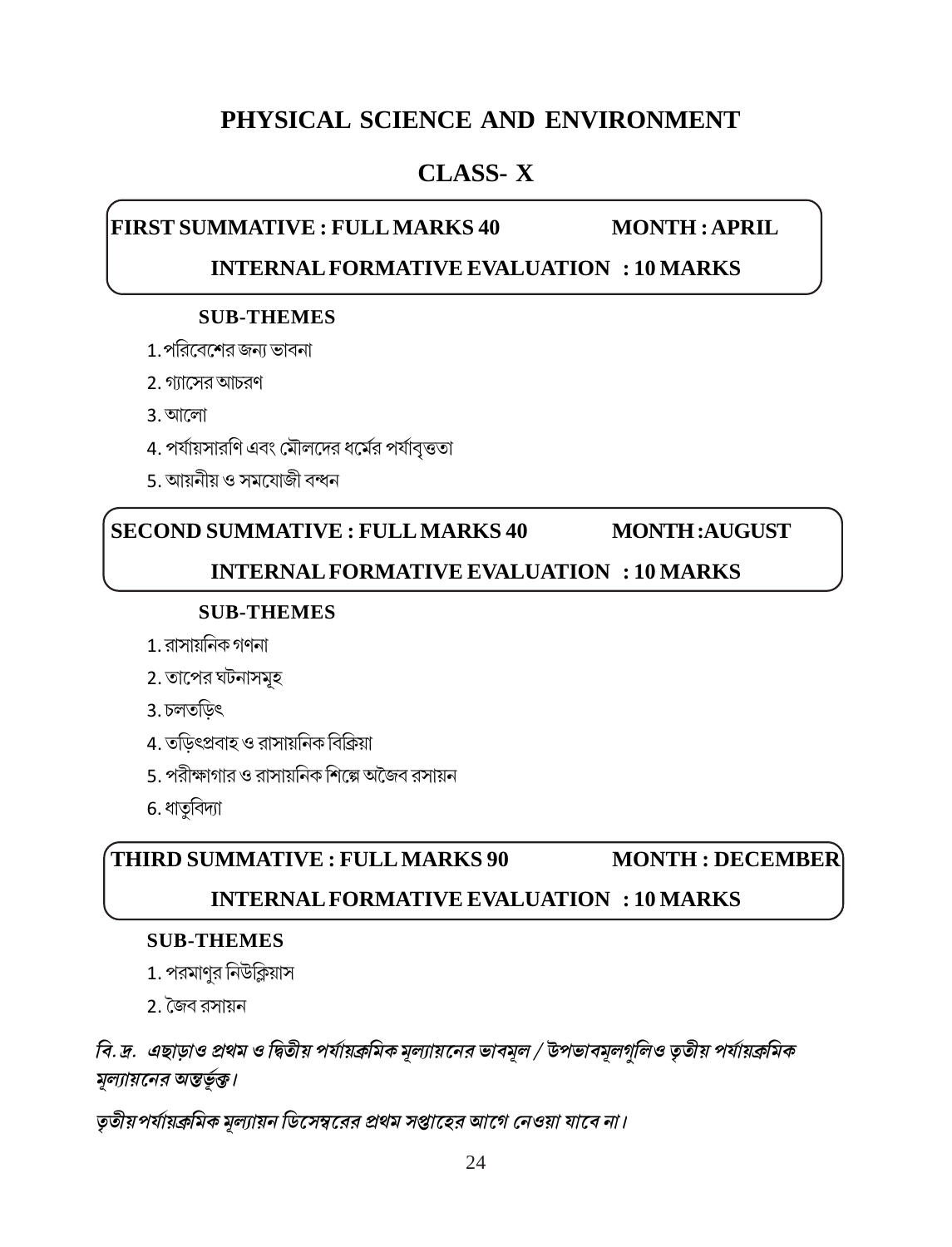### **SUBJECT- PHYSICAL SCIENCE AND ENVIRONMENT**

### **CLASS- X**

# **FIRST SUMMATIVE : FULL MARKS 40 MONTH : APRIL**

#### **INTERNAL FORMATIVE EVALUATION : 10 MARKS**

#### **SUB-THEMES**

- 1. Concerns about our environment
- 2. Behaviour of gases
- 3. Light
- 4. Periodic table and periodicity of the properties of elements
- 5. Ionic and covalent bonding

#### **SECOND SUMMATIVE : FULL MARKS 40 MONTH :AUGUST**

#### **INTERNAL FORMATIVE EVALUATION : 10 MARKS**

#### **SUB-THEMES**

- 1. Chemical calculations
- 2. Thermal phenomena
- 3. Current electricity
- 4. Electricity and chemical reactions
- 5. Inorganic chemistry in the laboratory and in industry
- 6. Metallurgy

#### **THIRD SUMMATIVE : FULL MARKS 90 MONTH : DECEMBER**

#### **INTERNAL FORMATIVE EVALUATION : 10 MARKS**

#### **SUB-THEMES**

- 1. Atomic nucleus
- 2. Organic chemistry

*N.B. : The Themes /Sub-Themes prescribed for the first and second summative evaluation are also to be included.*

*Third Summative Evaluation is not to be held before first week of December.*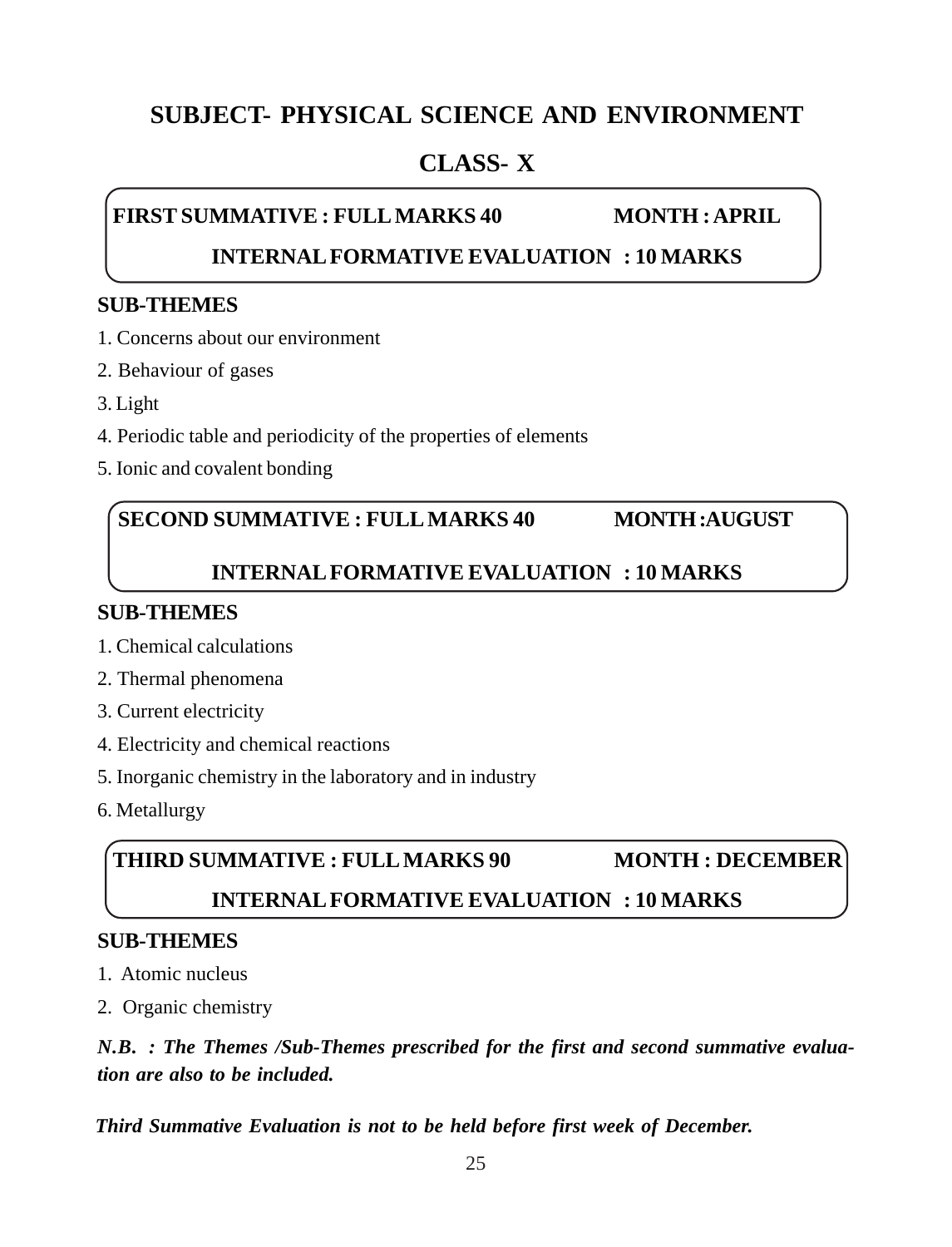# জীবনবিজ্ঞান ও পরিবেশ নবম শ্ৰেণি

সম্পূৰ্ণ পাঠ্যসূচি -

- 1. জীবন ও তার বৈচিত্র্য
- 2. জীবন সংগঠনের স্তর
- 3. জৈবনিক প্ৰক্ৰিয়া
- 4. জীববিদ্যা ও মানবকল্যাণ
- 5 পরিবেশ ও তার সম্পদ

প্ৰথম পৰ্যায়ক্ৰমিক মূল্যায়ন:  $40$ 

সময়কাল : এপ্রিল মাস

অন্তর্বর্তী প্রস্তুতিকালীন মূল্যায়ন: $10$ 

- জীবন ও তার বৈচিত্র্য  $\mathbf{1}$ .
- জীবন সংগঠনের স্তর  $\overline{2}$ .

দ্বিতীয় পর্যায়ক্রমিক মূল্যায়ন:  $40$ 

সময়কাল : আগস্ট মাস

অন্তর্বর্তী প্রস্তুতিকালীন মূল্যায়ন: $10$ 

### 3. জৈবনিক প্ৰক্ৰিয়া

তৃতীয় পর্যায়ক্রমিক মূল্যায়ন $\colon 90$ সময়কাল : ডিসেম্বর মাস অন্তর্বর্তী প্রস্তুতিকালীন মূল্যায়ন: $10$ 

- জীববিদ্যা ও মানবকল্যাণ  $\overline{\mathbf{4}}$ .
- পরিবেশ ও তার সম্পদ  $5<sub>1</sub>$

বিশেষ দ্রষ্টব্য: এর সঙ্গে প্রথম ও দ্বিতীয় পর্যায়ক্রমিক মূল্যায়নের অন্তর্ভুক্ত ৩টি ভাবমূলও থাকবে।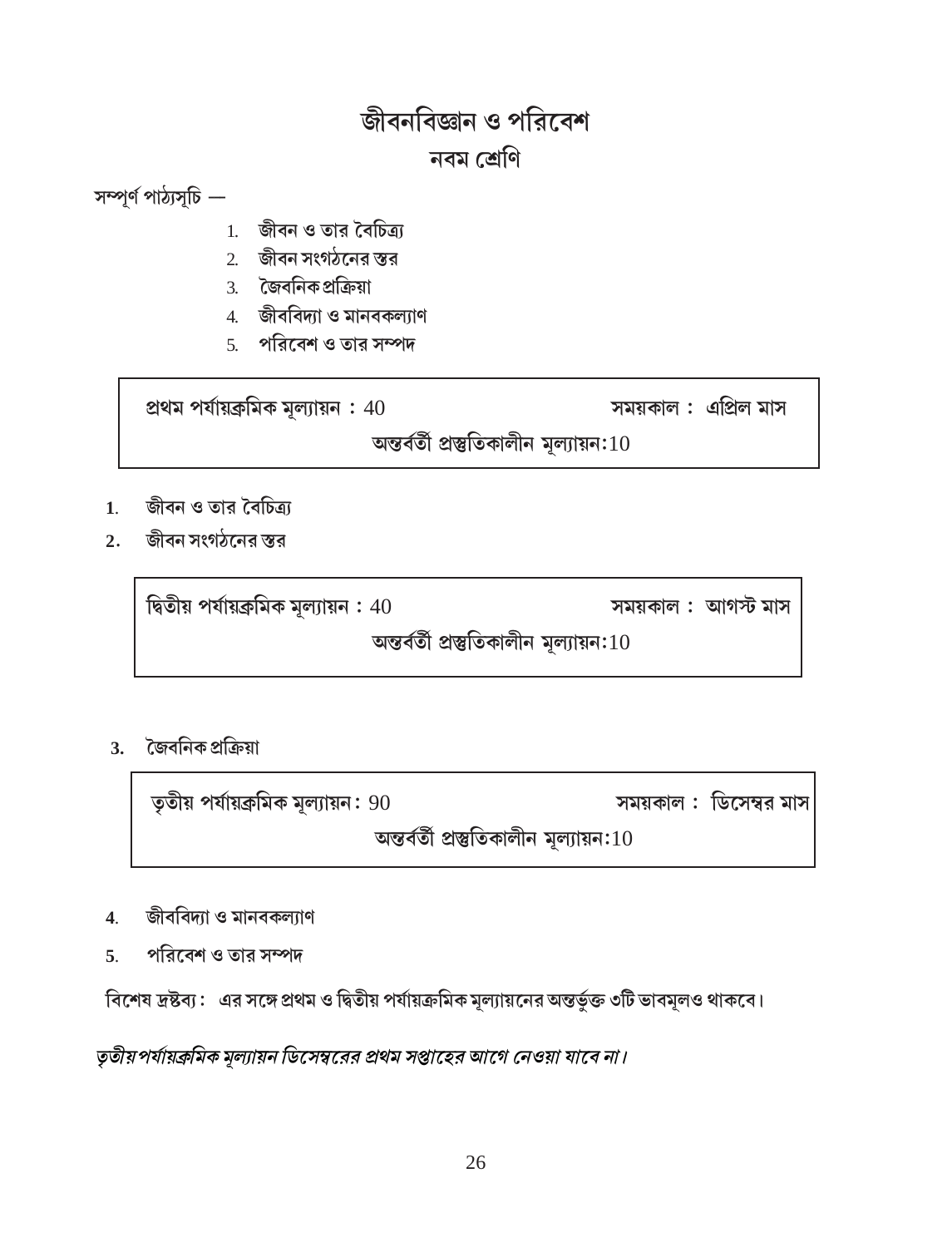# **Life Science and Environment**

# **Class IX**

# **Syllabus** –

- **1. Life and its Diversity**
- **2. Levels of Organization of Life**
- **3. Physiological Processes of Life**
- **4. Biology and Human Welfare**
- **5. Environment and its Resources**

**First Summative Evaluation: 40 <b>Month : April Internal Formative Evaluation :** 10

- **1. Life and its Diversity**
- **2. Levels of Organization of Life**

**Second Summative Evaluation**  $: 40$  **Month**  $:$  **August Internal Formative Evaluation :** 10

**3. Physiological Processes of Life**

**Third Summative Evaluation: 90 <b>Month ± December Internal Formative Evaluation :** 10

- **4. Biology and Human Welfare**
- **5. Environment and its Resources**
- *N.B. : Along with this 3 themes from the first and second summative evaluation are to be included.*

 *Third Summative Evaluation is not to be held before first week of December.*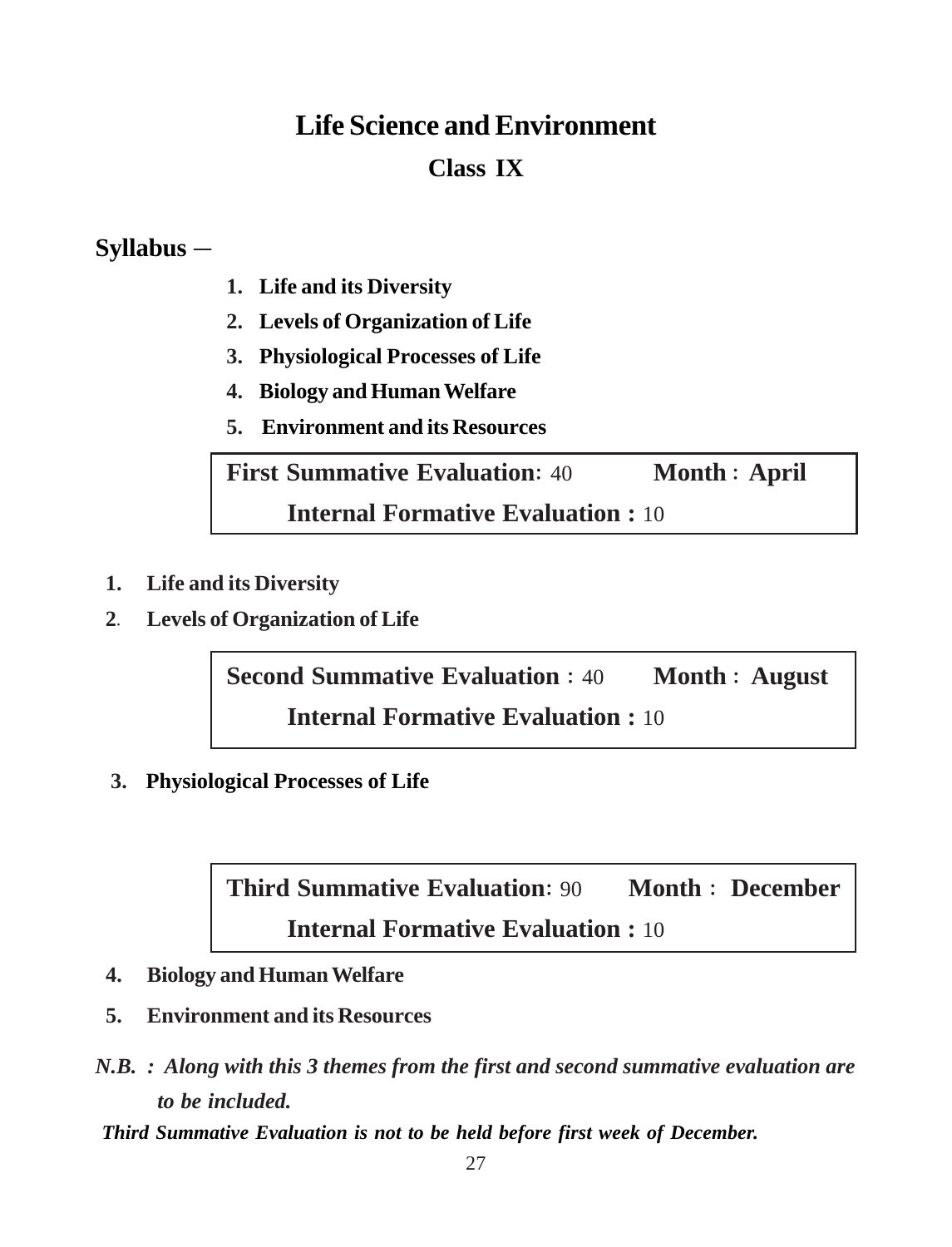# জীবনবিজ্ঞান ও পরিবেশ দশম শ্ৰেণি

সম্পূৰ্ণ পাঠ্যসূচি —

- 1. জীবজগতে নিয়ন্ত্ৰণ ও সমন্বয়
- $2^{\circ}$ জীবনের প্রবাহমানতা
- বংশগতি এবং কয়েকটি সাধারণ জিনগত রোগ 3.
- অভিব্যক্তি ও অভিযোজন  $\overline{4}$ .
- পরিবেশ, তার সম্পদ এবং তাদের সংরক্ষণ  $5<sub>1</sub>$

প্ৰথম পৰ্যায়ক্ৰমিক মূল্যায়ন:  $40$ 

সময়কাল : এপ্রিল মাস

অন্তর্বর্তী প্রস্তুতিকালীন মূল্যায়ন: $10$ 

- জীবজগতে নিয়ন্ত্ৰণ ও সমন্বয়  $1<sub>1</sub>$
- জীবনের প্রবাহমানতা a) কোশ বিভাজন এবং কোশচক্র  $\mathcal{D}_{\mathcal{L}}$

দ্বিতীয় পর্যায়ক্রমিক মূল্যায়ন :  $40$ 

সময়কাল : আগস্ট মাস

অন্তর্বর্তী প্রস্তুতিকালীন মূল্যায়ন: $10$ 

- 2. জীবনের প্রবাহমানতা b) জনন
	- c) সপুষ্পক উদ্ভিদের যৌন জনন
	- d) বৃদ্ধি ও বিকাশ
- 3. বংশগতি এবং কয়েকটি সাধারণ জিনগত রোগ
- 4. অভিব্যক্তি ও অভিযোজন

তৃতীয় পর্যায়ক্রমিক মূল্যায়ন $\; : \; 90$ সময়কাল : ডিসেম্বর মাস অন্তর্বর্তী প্রস্তুতিকালীন মূল্যায়ন: $10$ 

পরিবেশ, তার সম্পদ এবং তাদের সংরক্ষণ  $5<sub>1</sub>$ 

বিশেষ দ্রষ্টব্য : এর সঙ্গে প্রথম ও দ্বিতীয় পর্যায়ক্রমিক মূল্যায়নের অন্তর্ভুক্ত ৪টি ভাবমূলও থাকবে। তৃতীয়পর্যায়ক্রমিক মূল্যায়ন ডিসেম্বরের প্রথম সপ্তাহের আগে নেওয়া যাবে না।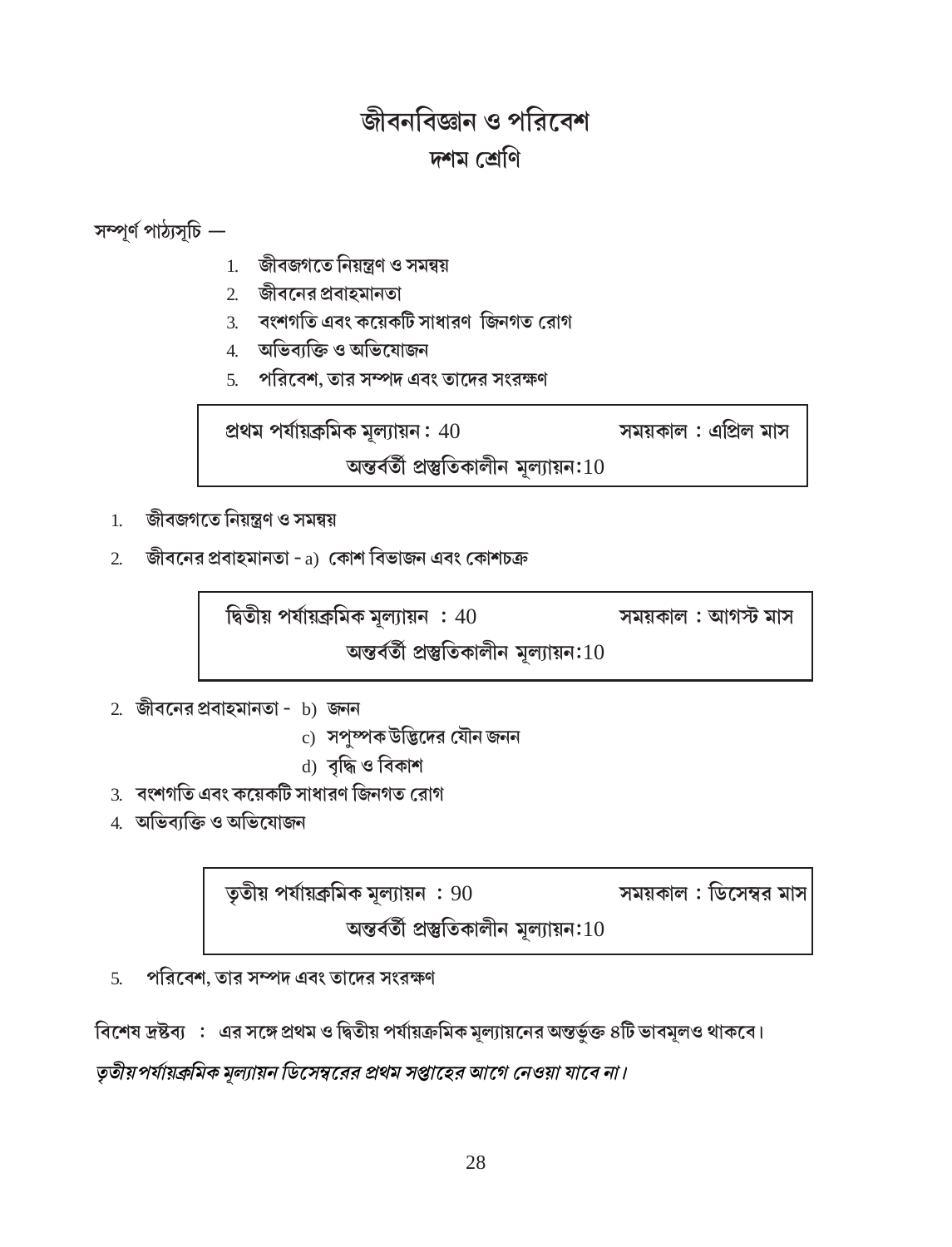# **Life Science and Environment**

#### **Class X**

#### **Syllabus** –

- **1. Control and Coordination in living organisms˚**
- **2. Continuity of life**
- **3. Heredity and some common genetic diseases**
- **4. Evolution and adaptation**
- **5. Environment, its resources and their conservation**

**First Summative Evaluation: 40 <b>Month : April Internal Formative Evaluation :** 10

- **1. Control and Coordination in living organisms˚**
- **2. Continuity of life a) Cell division and cell cycle**

**Second Summative Evaluation** : 40 **Month : August Internal Formative Evaluation :** 10

- **2. Continuity of life b) Reproduction**
	- **c) Sexual reproduction in flowering plants**

**d) Growth and development**

- **3. Heredity and some common genetic diseases**
- **4. Evolution and adaptation**

**Third Summative Evaluation: 90 <b>Month :** December **Internal Formative Evaluation :** 10

- **5. Environment, its resources and their conservation**
- *N.B. Along with this 4 themes from the first and second summative evaluation are to be included.*

 *Third Summative Evaluation is not to be held before first week of December.*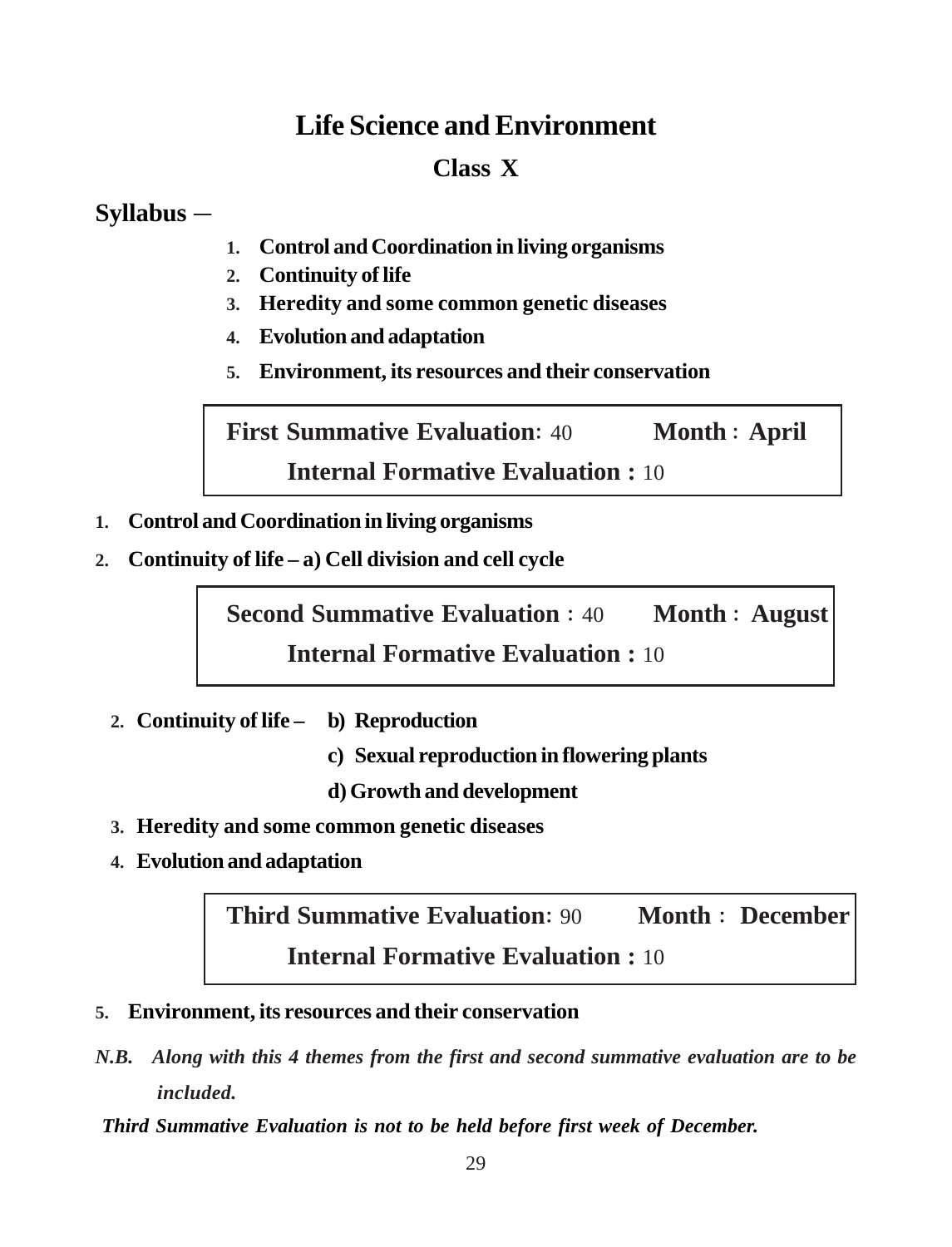# পরিবেশ ও ইতিহাস

#### নবম শ্রেণি

#### পাঠ্যসূচি:

প্ৰাক্কথন

- অধ্যায় ১ : ফরাসি বিপ্লবের কয়েকটি দিক
- অধ্যায় ২ : বিপ্লবী আদর্শ, নেপোলিয়নীয় সাম্রাজ্য ও জাতীয়তাবাদ
- অধ্যায় ৩ : উনবিংশ শতকের ইউরোপ : রাজতান্ত্রিক ও জাতীয়তাবাদী ভাবধারার সংঘাত
- অধ্যায় ৪ : শিল্পবিপ্লব, উপনিবেশবাদ ও সাম্রাজ্যবাদ
- অধ্যায় ৫ : বিশ শতকে ইউরোপ
- অধ্যায় ৬ : দ্বিতীয় বিশ্বযুষ্ধ ও তারপর
- অধ্যায় ৭ : জাতিসঙ্ঘ এবং সম্মিলিত জাতিপঞ্জ।

প্ৰথম পৰ্যায়ক্ৰমিক মূল্যায়ন পূর্ণমান - ৪০ স্বল্যায়নের সময়কাল : এপ্রিল অন্তর্বর্তী প্রস্তুতিকালীন মূল্যায়ন :- পূর্ণমান - ১০ অধ্যায় - ১ : ফরাসি বিপ্লবের কয়েকটি দিক অধ্যায় - ২ : বিপ্লবী আদর্শ, নেপোলিয়নীয় সাম্রাজ্য ও জাতীয়তাবাদ

দ্বিতীয় পৰ্যায়ক্ৰমিক মূল্যায়ন মূল্যায়নের সময়কাল : আগস্ট পূৰ্ণমান - ৪০ অন্তবৰ্তী প্ৰস্তুতিকালীন মূল্যায়ন : পূৰ্ণমান - ১০ অধ্যায় - ৩ : উনবিংশ শতকের ইউরোপ : রাজতান্ত্রিক ও জাতীয়তাবাদী ভাবধারার সংঘাত অধ্যায় - ৪ : শিল্পবিপ্লব, উপনিবেশবাদ ও সাম্রাজ্যবাদ

অধ্যায় - ৫ : বিশ শতকে ইউরোপ

তৃতীয় পর্যায়ক্রমিক মূল্যায়ন পূর্ণমান - ৯০ পর্যায়ক্রমিক মূল্যায়নের সময়কাল : ডিসেম্বর অন্তবৰ্তী প্ৰস্তুতিকালীন মূল্যায়ন :- পূৰ্ণমান - ১০ অধ্যায় - ৬ : দ্বিতীয় বিশ্বযুষ্ধ ও তারপর অধ্যায় - ৭ : জাতিসঙ্ঘ এবং সম্মিলিত জাতিপঞ্জ। বিশেষ দ্ৰষ্টব্য :

তৃতীয় পর্যায়ক্রমিক মূল্যায়নের সঙ্গে প্রথম ও দ্বিতীয় পর্যায়ক্রমিক মূল্যায়নের অন্তর্ভুক্ত ৫টি অধ্যায়ও থাকবে। তৃতীয়পর্যায়ক্রমিক মূল্যায়ন ডিসেম্বরের প্রথম সপ্তাহের আগে নেওয়া যাবে না।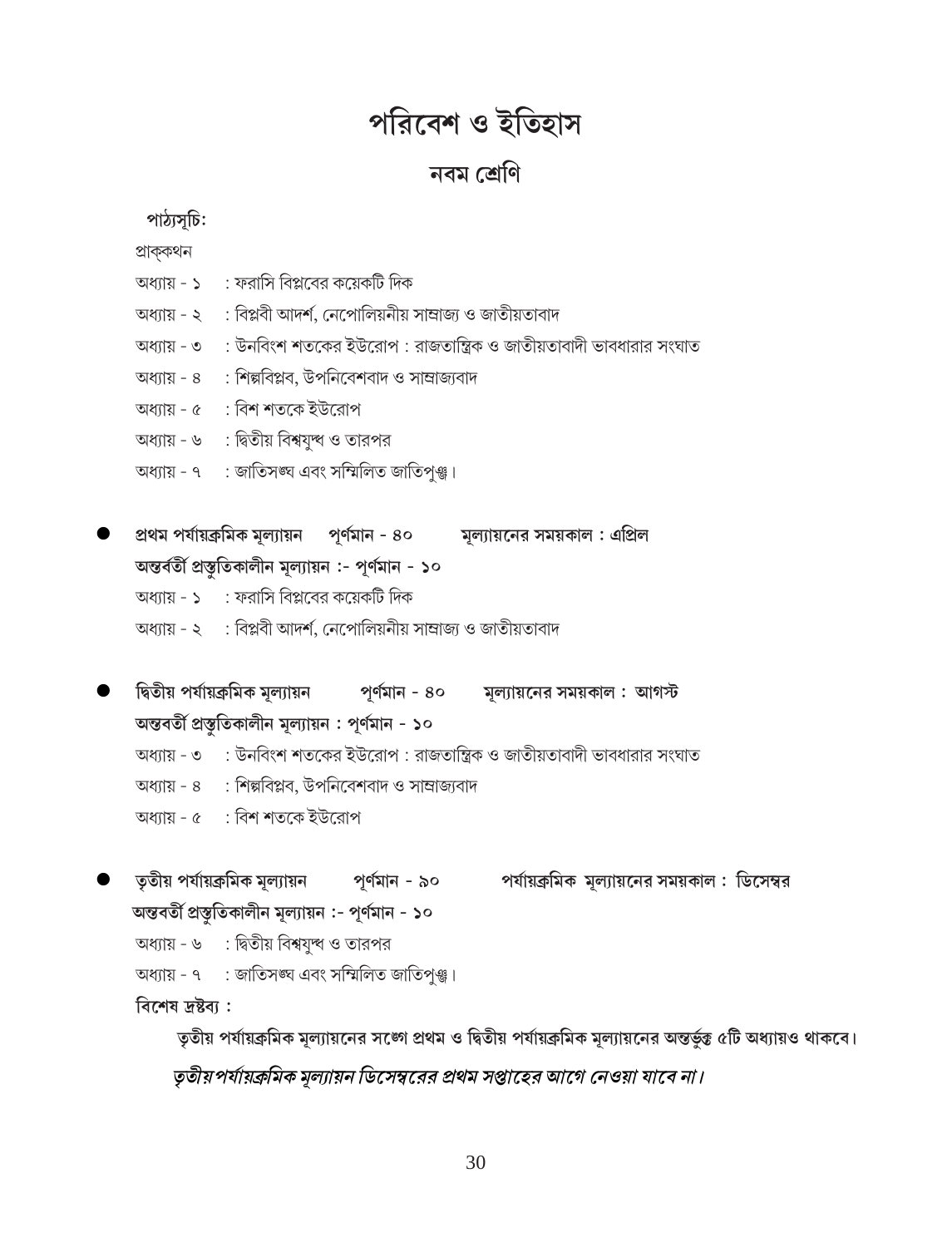# **Environment and History Class IX**

# **Syllabus :**

- $Chapter 1$ : Some Aspects of the French Revolution
- Chapter  $-2$ : Revolutionary Ideals, Napoleonic Empire and the Idea of Nationalism
- Chapter  $-3$ : Europe in the 19<sup>th</sup> century : Conflict of Monarchical and Nationalist ideas
- $Chapter 4$ : Industrial Revolution, Colonialism and Imperialism
- Chapter 5 : Europe in the Twentieth Century
- Chapter 6 : The Second World War its aftermath
- Chapter 7 : The League of Nations and the United Nations Organisations
- **1st Summative Evaluation Total Marks 40 Month : April Internal Formative Evaluation Total Marks - 10** Chapter – 1 :Some Aspects of the French Revolution Chapter – 2 : Revolutionary Ideals, Napoleonic Empire and the Idea of Nationalism
- **2nd Summative Evaluation Total Marks 40 Month : August Internal Formative Evaluation Total Marks - 10** Chapter  $-3$ : Europe in the 19<sup>th</sup> century : Conflict of Monarchical and Nationalist ideas Chapter – 4 : Industrial Revolution, Colonialism and Imperialism Chapter - 5 : Europe in the Twentieth Century
- **3rd Summative Evaluation Total Marks 90 Month : December Internal Formative Evaluation Total Marks - 10** Chapter - 6 : The Second World War its aftermath Chapter - 7 : The League of Nations and the United Nations Organisations

#### **Note :**

Chapters prescribed for the First and Second summative Evaluations are also to be included in the 3rd Summative Evaluation

 *Third Summative Evaluation is not to be held before first week of December.*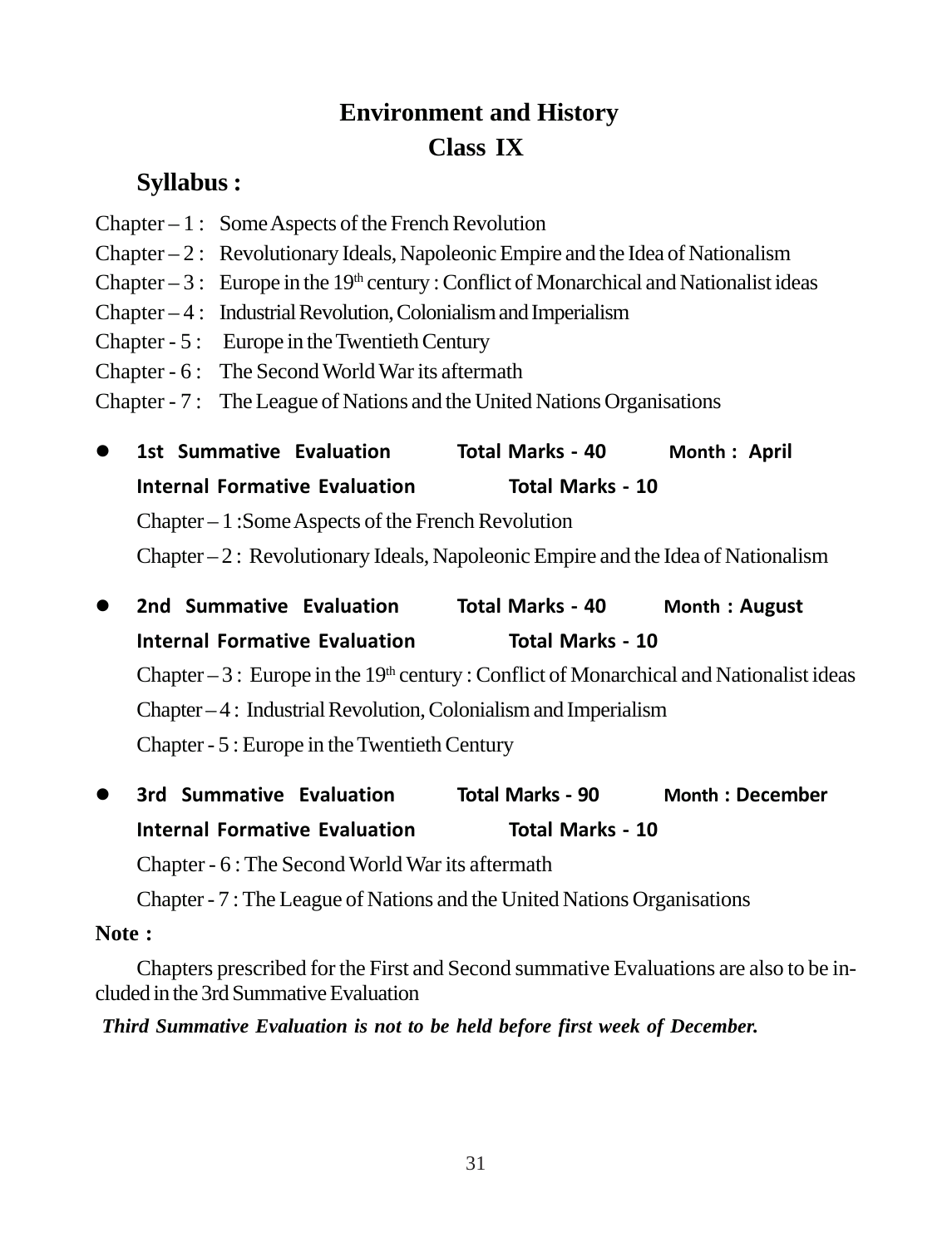# পরিবেশ ও ইতিহাস দশম শ্রেণি

পাঠ্যসূচি :

- : ইতিহাসের ধারণা অধ্যায় - ১
- : সংস্কার : বৈশিষ্ট্য ও মূল্যায়ন অধ্যায় - ২
- : প্রতিরোধ ও বিদ্রোহ অধ্যায় - ৩
- : সংঘবন্ধতার গোডার কথা অধ্যায় - ৪
- : বিকল্প চিন্তা ও উদ্যোগ (উনিশ শতকের মধ্যভাগ থেকে বিশ শতকের প্রথমভাগ পর্যন্ত): বৈশিষ্ট্য ও অধ্যায় - ৫

পৰ্যালোচনা

- : বিশ শতকের ভারতে কৃষক, শ্রমিক ও বামপন্থী আন্দোলন: বৈশিষ্ট্য ও পর্যালোচনা অধ্যায় - ৬
- : বিশ শতকের ভারতে নারী. ছাত্র ও প্রান্তিক জনগোষ্ঠীর আন্দোলন: বৈশিষ্ট্য ও বিশ্লেষণ অধ্যায় - ৭
- : উত্তর-ঔপনিবেশিক ভারত: বিশ শতকের দ্বিতীয় পর্ব (১৯৪৭-১৯৬৪) অধ্যায় - ৮

প্ৰথম পৰ্যায়ক্ৰমিক মূল্যায়ন : পূৰ্ণমান - ৪০ মূল্যায়নের সময়কাল : এপ্রিল

অন্তর্বর্তী প্রস্তুতিকালীন মূল্যায়ন : পূর্ণমান - ১০

- অধ্যায় ১ : ইতিহাসের ধারণা
- অধ্যায় ২ : সংস্কার : বৈশিষ্ট্য ও মূল্যায়ন

অধ্যায় - ৩ : প্রতিরোধ ও বিদ্রোহ

দ্বিতীয় পর্যায়ক্রমিক মূল্যায়ন : পুর্ণমান - ৪০ মুল্যায়নের সময়কাল : আগস্ট অন্তবৰ্তী প্ৰস্তুতিকালীন মূল্যায়ন : পূৰ্ণমান - ১০

অধ্যায় - ৪ : সংঘবম্বতার গোড়ার কথা

অধ্যায় - ৫ : বিকল্প চিন্তা ও উদ্যোগ (উনিশ শতকের মধ্যভাগ থেকে বিশ শতকের প্রথমভাগ পর্যন্ত): বৈশিষ্ট্য ও পৰ্যালোচনা

অধ্যায় - ৬ : বিশ শতকের ভারতে কৃষক, শ্রমিক ও বামপন্থী আন্দোলন: বৈশিষ্ট্য ও পর্যালোচনা

তৃতীয় পর্যায়ক্রমিক মূল্যায়ন পূর্ণমান - ৯০ মূল্যায়নের সময়কাল : ডিসেম্বর অন্তবৰ্তী প্ৰস্তুতিকালীন মূল্যায়ন : পূৰ্ণমান - ১০

অধ্যায় - ৭ : বিশ শতকের ভারতে নারী, ছাত্র ও প্রান্তিক জনগোষ্ঠীর আন্দোলন: বৈশিষ্ট্য ও বিশ্লেষণ

অধ্যায় - ৮ : উত্তর-ঔপনিবেশিক ভারত: বিশ শতকের দ্বিতীয় পর্ব (১৯৪৭-১৯৬৪)

বিশেষ দ্রষ্টব্য : তৃতীয় পর্যায়ক্রমিক মূল্যায়নের সঙ্গে প্রথম ও দ্বিতীয় পর্যায়ক্রমিক মূল্যায়নের অন্তর্ভুক্ত ৬টি অধ্যায়ও থাকবে।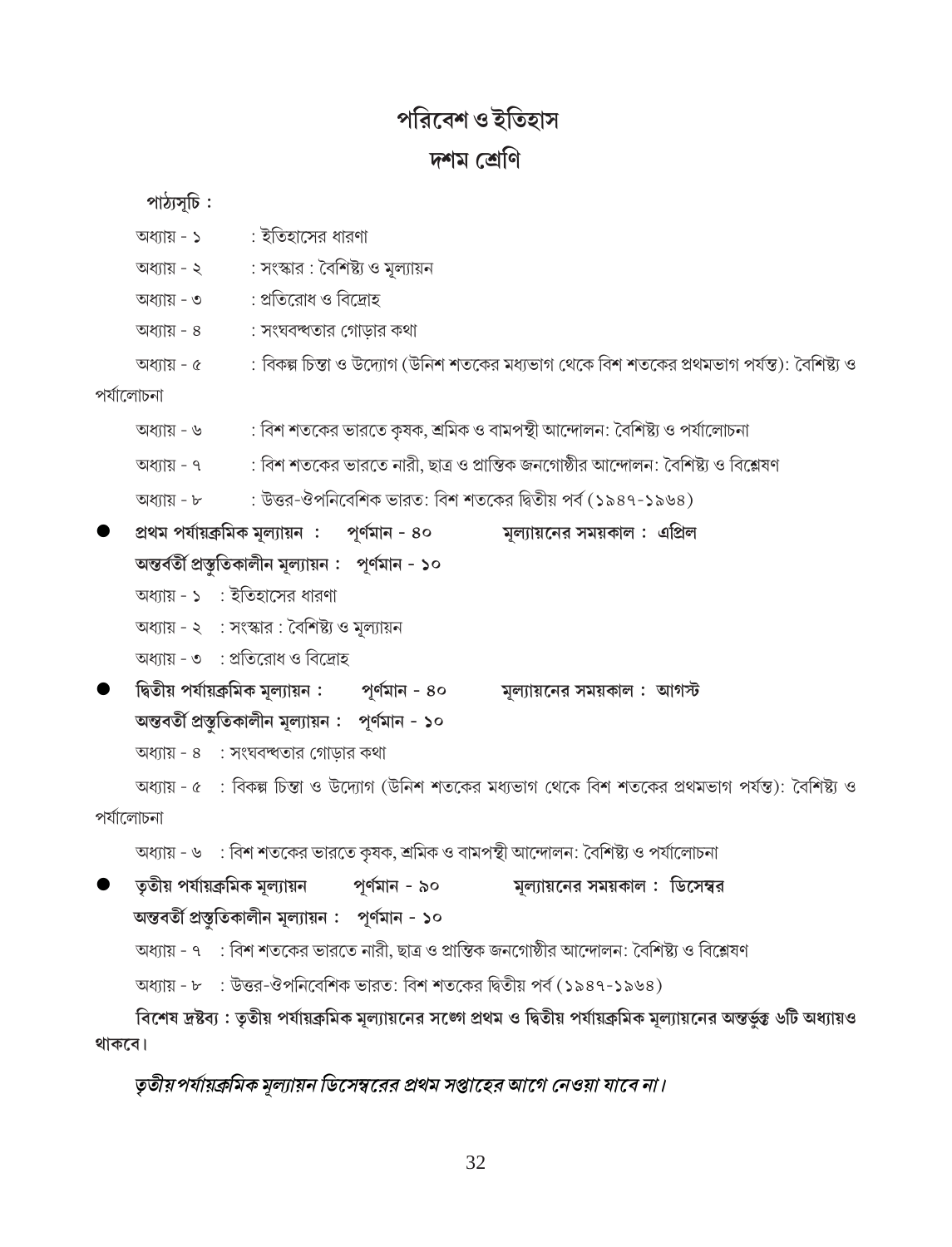#### **Environment and History Class X**

# **Syllabus :**

| Chapter |                | : Ideas of History                                                                                                         |
|---------|----------------|----------------------------------------------------------------------------------------------------------------------------|
| Chapter |                | : Reform: Characteristics and Observations                                                                                 |
| Chapter | 3              | : Resistance and Rebellion: Characteristics and Analyses                                                                   |
| Chapter | 4              | : Early stages of Collective Action: Characteristics and Analyses                                                          |
| Chapter | 5 <sup>1</sup> | : Alternative Ideas and Initiatives (From mid-19th Century to the Early 20th<br>Century): Characteristics and Observations |
| Chapter | 6              | : Peasant, Working Class and Left Movements in 20th Century India:                                                         |
|         |                |                                                                                                                            |

#### Characteristics and Observations

Chapter 7 : Movements organized by Women, Students and Marginal People in 20th

Century India: Characteristics and Analyses

Chapter 8 : Post-Colonial India: Second half of the 20th Century (1947-1964)

|         | 1st Summative Evaluation             | <b>Total Marks - 40</b>                                    | Month: April |  |
|---------|--------------------------------------|------------------------------------------------------------|--------------|--|
|         | <b>Internal Formative Evaluation</b> | Total Marks - 10                                           |              |  |
| Chapter | $1$ : Ideas of History               |                                                            |              |  |
| Chapter |                                      | 2 : Reform: Characteristics and Observations               |              |  |
| Chapter |                                      | 3 : Resistance and Rebellion: Characteristics and Analyses |              |  |

| $\bullet$ |   | 2nd Summative Evaluation             | <b>Total Marks - 40</b>                                                                                | Month: August                                                                |
|-----------|---|--------------------------------------|--------------------------------------------------------------------------------------------------------|------------------------------------------------------------------------------|
|           |   | <b>Internal Formative Evaluation</b> | Total Marks - 10                                                                                       |                                                                              |
| Chapter   |   |                                      | : Early stages of Collective Action: Characteristics and Analyses                                      |                                                                              |
| Chapter   |   |                                      | Century): Characteristics and Observations                                                             | : Alternative Ideas and Initiatives (From mid-19th Century to the Early 20th |
| Chapter   | 6 |                                      | : Peasant, Working Class and Left Movements in 20th Century India:<br>Characteristics and Observations |                                                                              |

| $\bullet$ | 3rd Summative Evaluation |                                      | <b>Total Marks - 90</b>                                                                                             | <b>Month: December</b> |
|-----------|--------------------------|--------------------------------------|---------------------------------------------------------------------------------------------------------------------|------------------------|
|           |                          | <b>Internal Formative Evaluation</b> | Total Marks - 10                                                                                                    |                        |
|           | Chapter                  |                                      | : Movements organized by Women, Students and Marginal People in 20th<br>Century India: Characteristics and Analyses |                        |
|           | Chapter                  |                                      | : Post-Colonial India: Second half of the 20th Century (1947-1964)                                                  |                        |

#### **Note : Chapters prescribed for the First and Second summative Evaluations are also to be included in the 3rd Summative Evaluation**

 *Third Summative Evaluation is not to be held before first week of December.*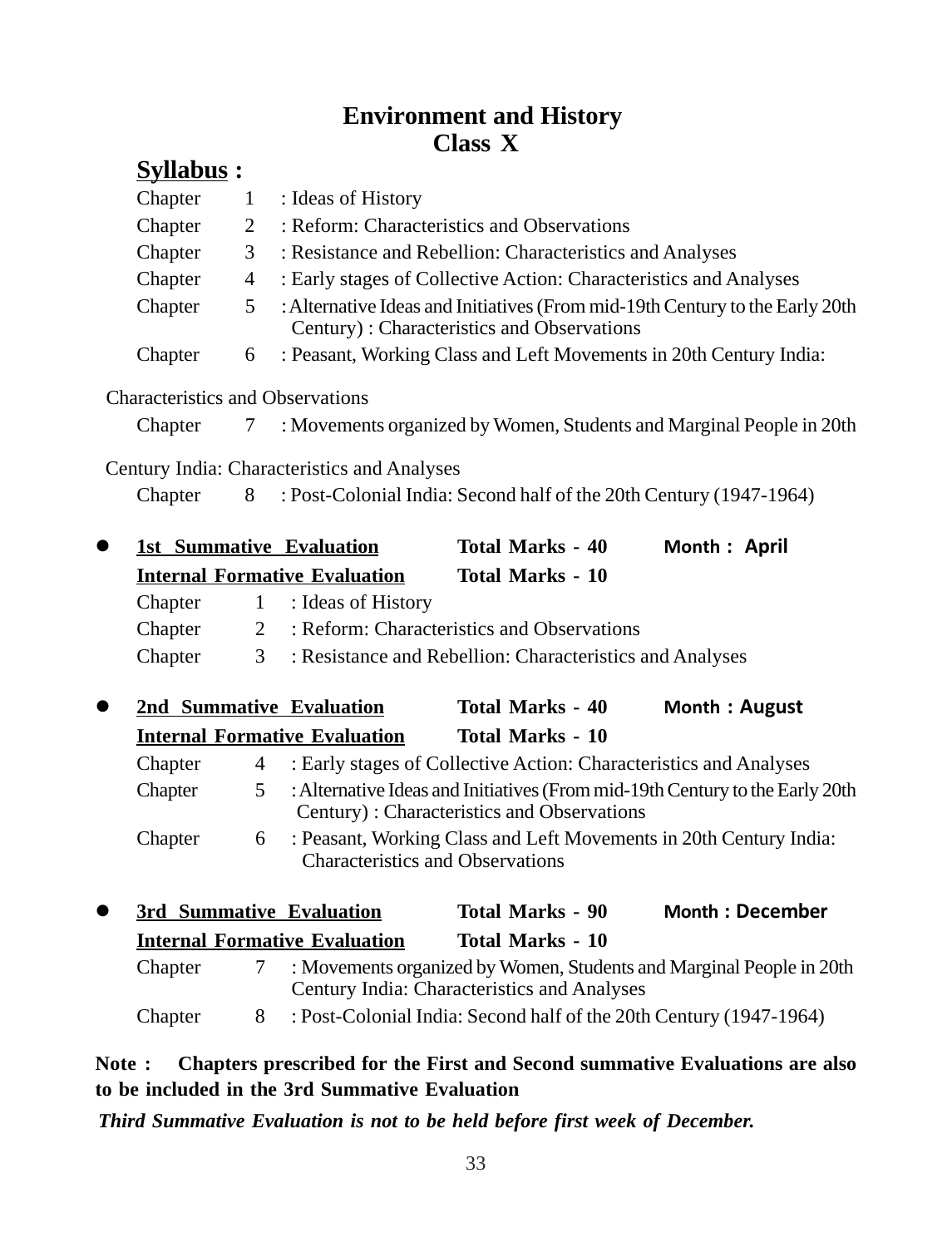তৃতীয়পর্যায়ক্রমিক মূল্যায়ন ডিসেম্বরের প্রথম সপ্তাহের আগে নেওয়া যাবে না।

বি.দ্র.: এর সঙ্গে প্রথম এবং দ্বিতীয় পর্যায়ক্রমিক মূল্যায়নের বিষয়বস্তুসমূহ অন্তর্ভুক্ত করতে হবে (প্রথম পর্যায়ক্রমিক

বিষয়বস্তু : • মানচিত্ৰ (পশ্চিমবঙ্গ)

৬. দৰ্যোগ ও বিপৰ্যয়

৯. মানচিত্ৰ ও স্কেল

মূল্যায়নের মানচিত্রে চিহ্নিতকরণ ব্যতিরেকে)।

- অন্তর্বর্তী প্রস্তৃতিকালীন মূল্যায়ন : পূর্ণমান ১০
- 
- 
- তৃতীয় পর্যায়ক্রমিক মূল্যায়ন $\pm$  পূর্ণমান ৯০
- 
- 
- ৮. পশ্চিমবঙ্গ (অবস্থান, প্রশাসনিক বিভাগ, প্রাকৃতিক পরিবেশ)
- ৫. আবহবিকার

৮.পশ্চিমবঙ্গ (প্ৰধান প্ৰধান অৰ্থনৈতিক ক্ৰিয়াকলাপ)

- ৪. ভূমিরূপ গঠনকারী প্রক্রিয়া ও পৃথিবীর বিভিন্ন ভূমিরূপ
- বিষয়বস্তু : ৩.পথিবীপৃষ্ঠে কোনো স্থানের অবস্থান নির্ণয়
- অন্তর্বর্তী প্রস্তৃতিকালীন মূল্যায়ন : পূর্ণমান ১০
- দ্বিতীয় পৰ্যায়ক্ৰমিক মূল্যায়ন : পূৰ্ণমান ৪০
- ৭. ভারতের সম্পদ
- ২.পৃথিবীর গতিসমূহ
- ১. গ্ৰহরূপে পৃথিবী
- বিষয়বস্তু :  $\bullet$  মানচিত্র (ভারতের সম্পদ)
- অন্তর্বর্তী প্রস্তুতিকালীন মূল্যায়ন : পূর্ণমান ১০
- প্ৰথম পৰ্যায়ক্ৰমিক মূল্যায়ন : পূৰ্ণমান ৪০

বিষয়বস্তৃ :

- মানচিত্র (ভারতের সম্পদ ও পশ্চিমবঙ্গ)
- ৯. মানচিত্ৰ ও স্কেল
- 
- ৮.পশ্চিমবঙ্গ
- ৭. ভারতের সম্পদ
- ৬. দৰ্যোগ ও বিপৰ্যয়
- ৫. আবহবিকার
- 
- ৪. ভূমিরূপ গঠনকারী প্রক্রিয়া ও পৃথিবীর বিভিন্ন ভূমিরূপ
- ৩.পৃথিবীপৃষ্ঠে কোনো স্থানের অবস্থান নির্ণয়
- ২.পৃথিবীর গতিসমূহ
- ১. গ্ৰহরূপে পৃথিবী
- সম্পূৰ্ণ পাঠ্যসূচি
- নবম শ্ৰেণি
- ভূগোল ও পরিবেশ

মূল্যায়নের সময়কাল : এপ্রিল

মূল্যায়নের সময়কাল : আগস্ট

মূল্যায়নের সময়কাল : ডিসেম্বর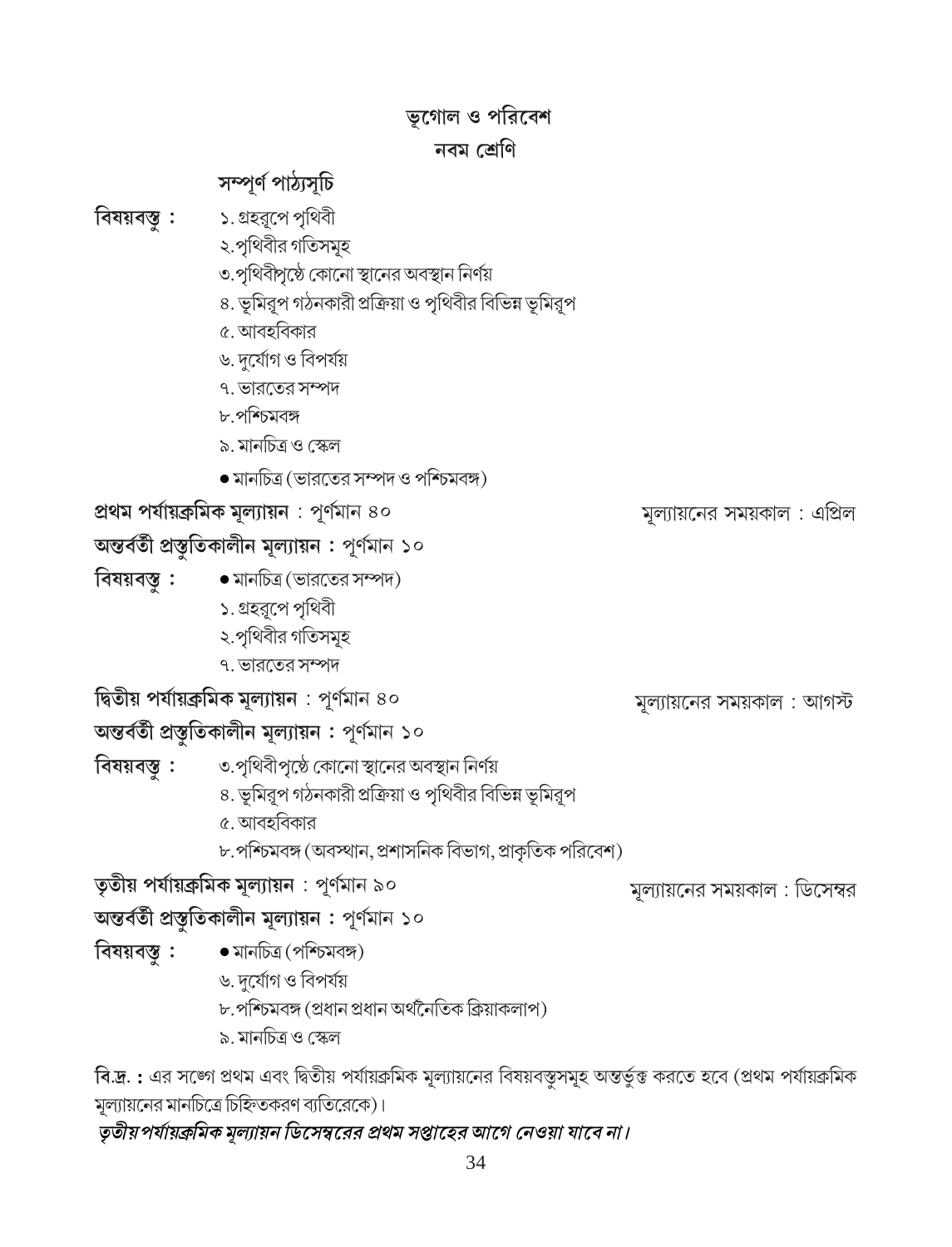# **Geography and Environment Class - IX**

#### **Syllabus**

- **Theme :** 1. Earth as a planet
	- 2. Movements of the Earth
	- 3. Determination of location of a place on the Earth's surface
	- 4. Geomorphic Processes and Landforms of the Earth
	- 5. Weathering
	- 6. Hazards and Disasters
	- 7. Resources of India
	- 8. West Bengal
	- 9. Maps and Scale
	- Map (Resources of India and West Bengal)

#### **First Summative Evaluation :** 40 marks **Internal Formative Evaluation :** 10 Marks

- **Theme :**  $\bullet$  Map (Resources of India)
	- 1. Earth as a planet
	- 2. Movements of the Earth
	- 7. Resources of India

# **Second Summative Evaluation :** 40 marks

### **Internal Formative Evaluation :** 10 Marks

- **Theme :** 3. Determination of location of a place on the Earth's surface
	- 4. Geomorphic Processes and Landforms of the Earth
	- 5. Weathering
	- 8. West Bengal (Location, Administrative Divisions, Physical Environment)

# **Third Summative Evaluation :** 90 marks

#### **Internal Formative Evaluation :** 10 Marks

- **Theme :**  $\bullet$  Map (West Bengal)
	- 6. Hazards and Disasters
	- 8. West Bengal (Major Economic Activities)
	- 9. Maps and Scale

N.B. :Themes prescribed for the first and second summative evaluation are also to be included in the third summative evaluation (except map work of first summative evaluation)

#### *Third Summative Evaluation is not to be held before first week of December.*

Month : April

Month : August

Month : December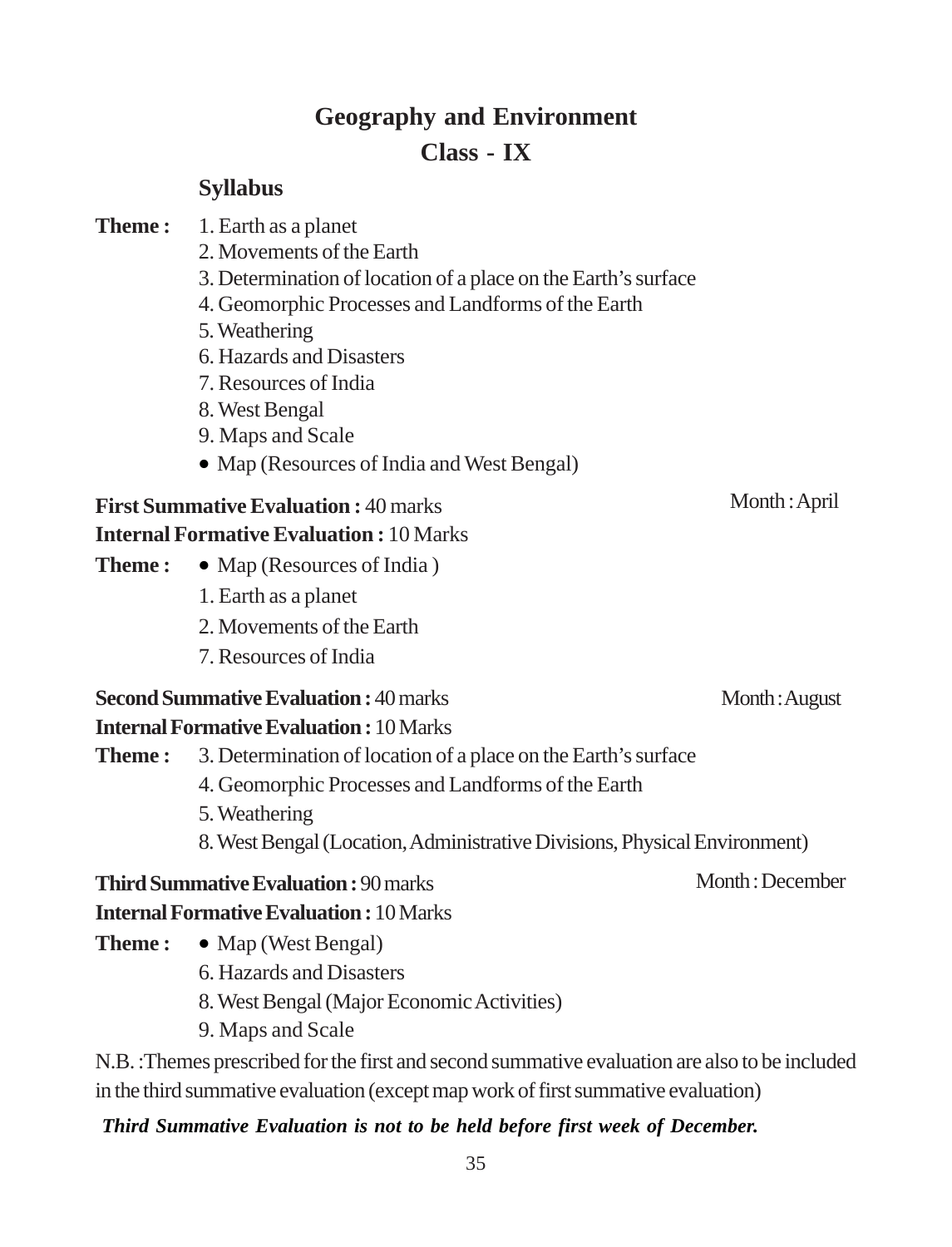#### ভূগোল ও পরিবেশ দশম শ্ৰেণি

#### সম্পূৰ্ণ পাঠ্যসূচি

- বিষয়: ১. বহির্জাত প্রক্রিয়া ও তাদের দ্বারা সৃষ্ট ভূমিরূপ
	- ২. বায়ুমণ্ডল
	- ৩. বারিমঙল
	- ৪. বর্জা বাবস্থাপনা
	- ৫. ভারত
	- ৬. উপগ্ৰহ চিত্ৰ ও ভূ-বৈচিত্ৰ্যসূচক মানচিত্ৰ
	- $\bullet$  মানচিত্ৰ ( ভারত)

প্ৰথম পৰ্যায়ক্ৰমিক মূল্যায়ন : পূৰ্ণমান ৪০ অন্তর্বর্তী প্রস্তুতিকালীন মূল্যায়ন : পূর্ণমান ১০

মূল্যায়নের সময়কাল : এপ্রিল

মল্যায়নের সময়কাল : আগস্ট

মূল্যায়নের সময়কাল : ডিসেম্বর

১. বহিৰ্জাত প্ৰক্ৰিয়া ও তাদের দ্বারা সৃষ্ট ভূমিরূপ বিষয়**:** ৫. ভারত — ভূমিকা, ভারতের প্রাকৃতিক পরিবেশ

দ্বিতীয় পর্যায়ক্রমিক মূল্যায়ন : পূর্ণমান ৪০ অন্তর্বর্তী প্রস্তৃতিকালীন মূল্যায়ন : পূর্ণমান ১০

বিষয় : ২. বায়ুমণ্ডল ৩. বারিমণ্ডল ৫. ভারতের অর্থনৈতিক পরিবেশ

তৃতীয় পর্যায়ক্রমিক মূল্যায়ন : পূর্ণমান ৯০ অন্তর্বর্তী প্রস্তৃতিকালীন মূল্যায়ন : পূর্ণমান ১০

- বিষয়**:**  $\bullet$  মানচিত্ৰ (ভারত)
	- ৪. বর্জা ব্যবস্থাপনা
	- ৬. উপগ্ৰহ চিত্ৰ ও ভূ-বৈচিত্ৰ্যসূচক মানচিত্ৰ

বি.দ্র.: এর সঙ্গে প্রথম এবং দ্বিতীয় পর্যায়ক্রমিক মূল্যায়নের বিষয়সমূহ অন্তর্ভুক্ত করতে হবে। তৃতীয়পর্যায়ক্রমিক মূল্যায়ন ডিসেম্বরের প্রথম সপ্তাহের আগে নেওয়া যাবে না।